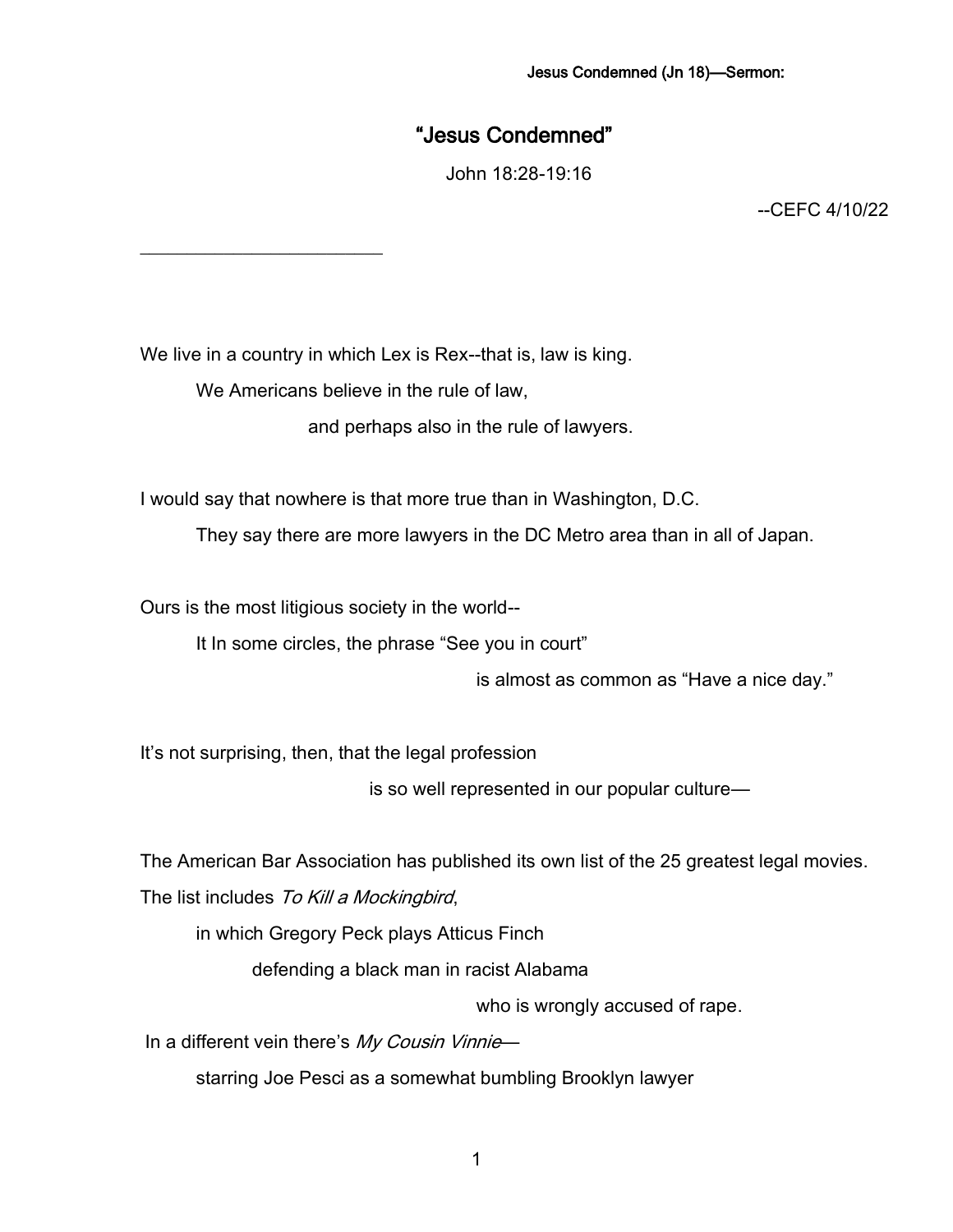who only recently managed to pass the bar exam on his sixth try.

And there's my favorite--A Few Good Men-

starring Tom Cruise—the brash young lawyer,

who confronts an arrogant Marine Colonel

played by Jack Nicholson,

who famously claims that "you can't handle the truth."

And what's on the big screen has always been present on television---

from "Perry Mason" to "LA Law"--you'll find them.

And, of course, there's "Court TV" where you can watch it live—

including Johnny Depp's defamation case

or a romance novelist's murder trial.

My older brother was a lawyer—a defense attorney,

and one of my regrets in life is that I never saw him perform in court

before he died too young at age 40.

There is something about the drama of a courtroom that draws us in,

and for that reason, if it were packaged properly--

I think one could make a box office hit out of the Gospel of John.

Granted, there is no crusading young lawyer,

but it does have a great trial scene.

In fact, you could say that the entire book is really one extended trial.

John the Gospel writer has framed his whole story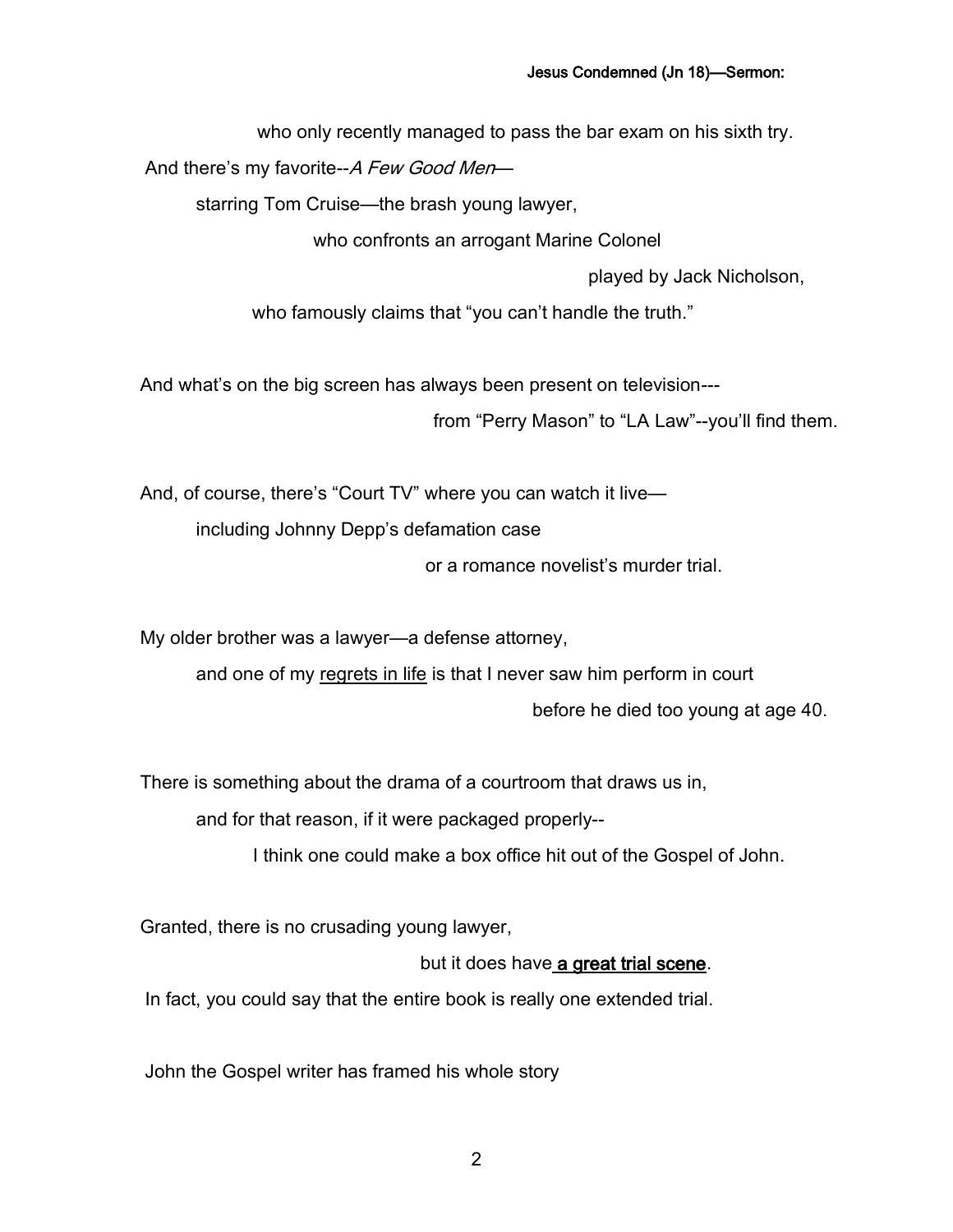around one central theme--

"Who is this man Jesus?"

"Is he truly the Son of God?"

He's on trial--before the whole world.

Throughout his Gospel story John calls various witnesses to the stand to offer their testimony about the identity of this man in the dock.

John the Baptist "came as a witness to testify concerning that light" we read in 1:7. "I have seen and I testify that this is the Son of God." he says.

The first disciples, Andrew and Philip, testify concerning him:

#### "Come and see--we have found the Messiah," they say.

Moses and the Old Testament Scriptures are called to the stand in Jesus' behalf, and then, even God the Father and the Holy Spirit lend their testimony in support.

It is an impressive array of witnesses.

And the case for the defense includes powerful signs

which provide material evidence in support of his case.

These are the works, the miracles, that Jesus performed. Seven of these are laid before us in succession,

culminating in the raising of Lazarus from the tomb.

The witnesses and the signs--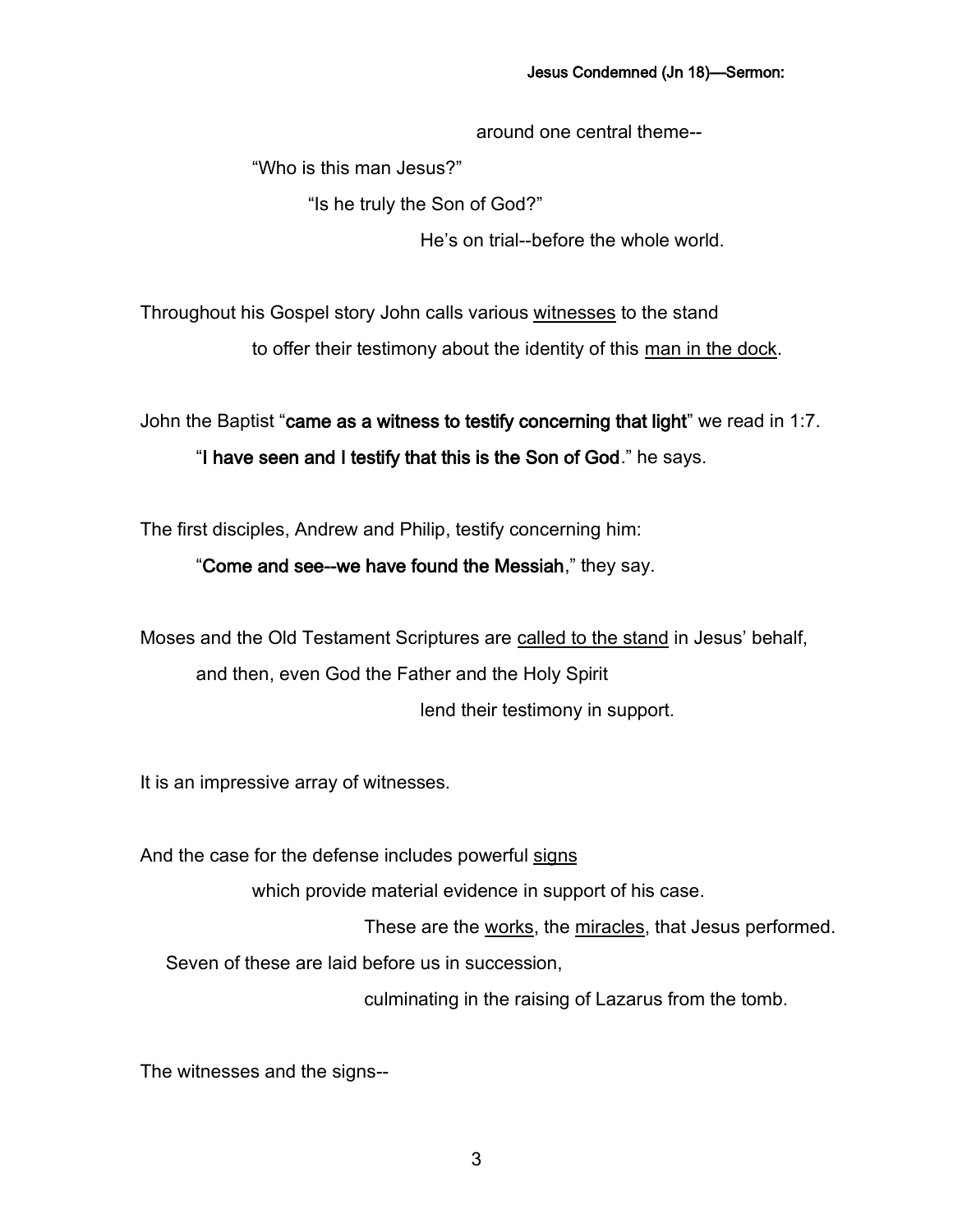John has set forth the case--

 $\frac{1}{2}$ 

Jesus is, indeed, who he claims to be--he is the Christ, the Son of God, the one who gives life to all who believe.

But now we come to the actual trial scene itself.

There were actually two trials--

first a trial before the Jewish court, the Sanhedrin,

and then a trial before the Roman governor, Pontius Pilate--

but John has focused his attention on the latter.

And what we see here is quite strange--

No witnesses for the defense come forward.

Jesus has no crusading young lawyer to argue his case.

The many who could speak on Jesus' behalf are nowhere to be seen,

and even Jesus himself is silent in his defense.

He says only enough to incriminate himself in the eyes of his accusers.

And notice, too, no powerful signs are brought forth

that could have clinched the verdict in Jesus' favor.

When he appeared before Herod, as recorded by Luke,

we read that Herod hoped to see him perform some miracle.

But Jesus refused to offer any evidence--none at all.

He could have called down twelve legions of angels, had he wanted.

But instead, he listens to his accusers without any cross-examination;

then he allows himself to be beaten, and spat upon--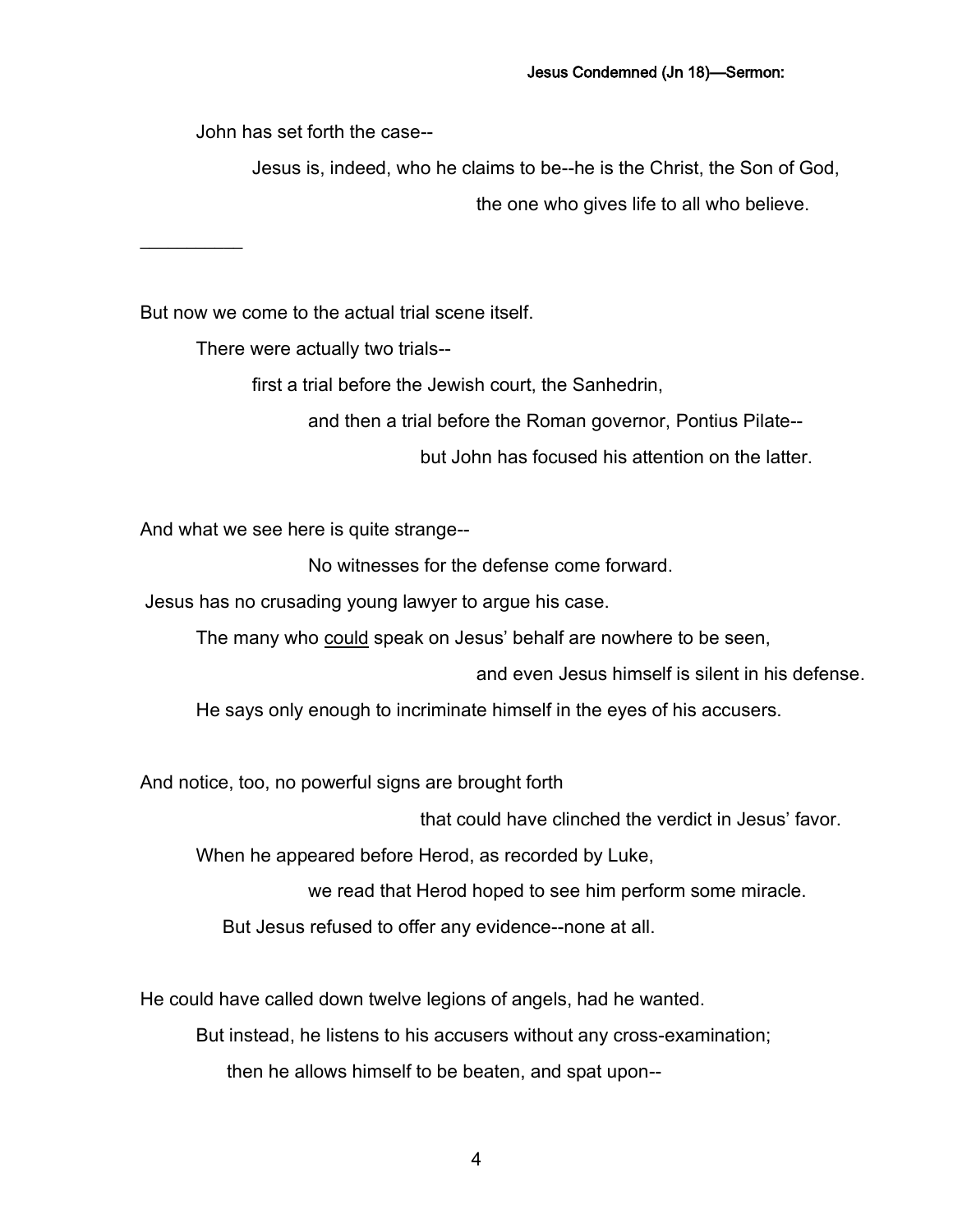the object of abuse and mockery--

He appears as totally weak and powerless.

And throughout the story you get the clear impression

that Jesus would have it no other way.

This is the way it *must* happen, he would say.

Here is the most profound mystery surrounding these proceedings—

Jesus allows himself to be declared guilty.

The Sanhedrin declares him guilty of blasphemy against God,

for his claim to be the Son of God;

and Pilate declares him guilty of treason against the Roman Empire,

for the accusation that was a Jewish king.

As a result, he is sentenced to death by crucifixion.

That's the way John reports it,

for that's the way it happened.

But as you read his account of the trial carefully,

and if you read it in the context of John's entire gospel,

you can be sure that John wants us to look behind the verdict to the truth.

For the truth according to John

is that in condemning Jesus,

the court and all its players were only condemning themselves./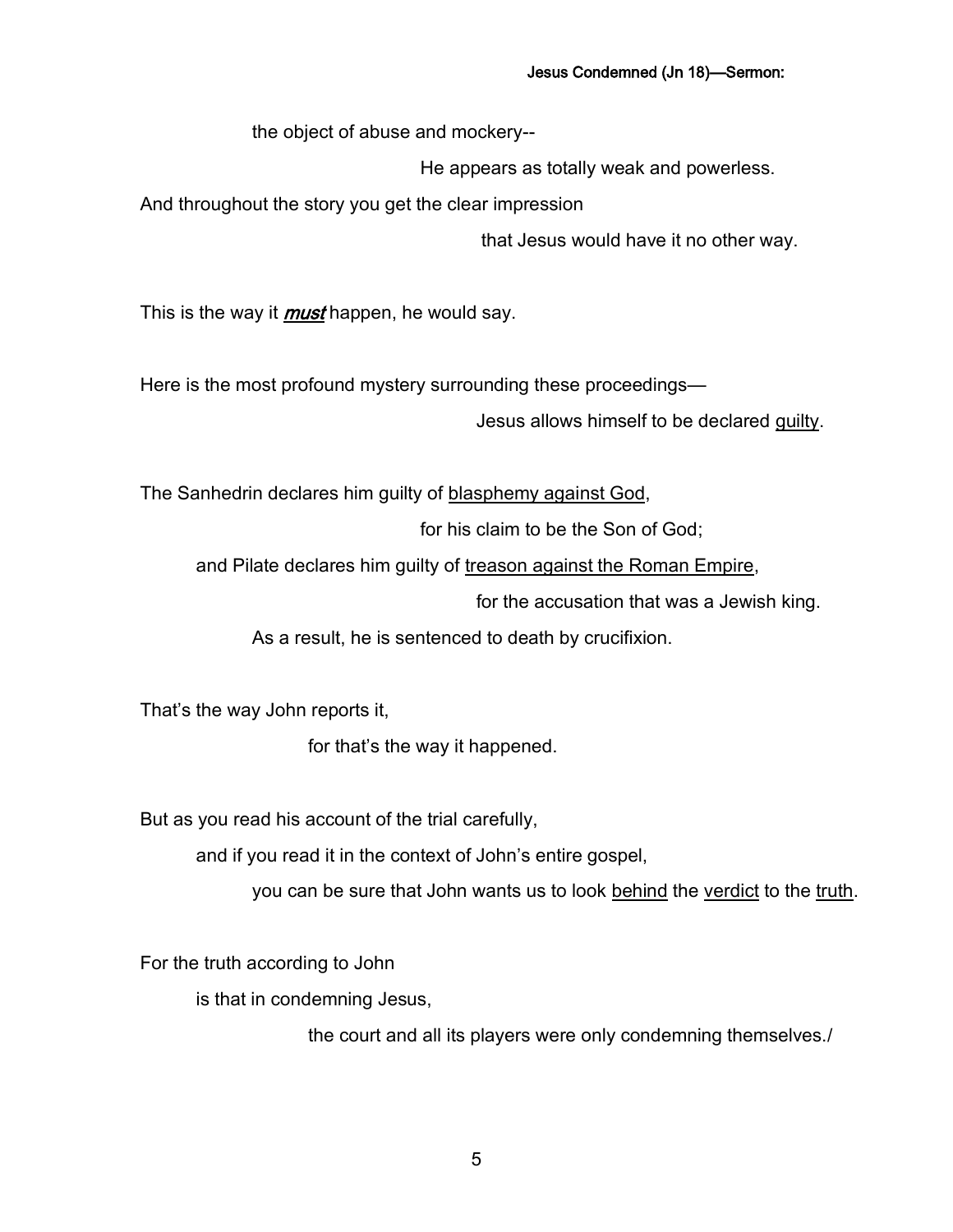So let's look at each of the major figures in this legal drama,

and see how this is true--

and then we'll ask how we fit into this picture ourselves.

I. First, let's consider Pontius Pilate--

 $\overline{\phantom{a}}$  , where  $\overline{\phantom{a}}$ 

His official position was that of Prefect--which was a military title.

He had risen through the ranks with the help of his mentor Aelius Sejanus, who was the Commander of the Praetorian guard in Rome, and highly influential in the imperial court.

Pilate had been sent to Palestine by the Emperor Tiberius in A.D. 26--

and he had had several run-ins with these seditious Jews since then.

The political situation in this outlying province was difficult at best,

and though his official residence was in Caesarea on the coast,

he made it his practice to be in Jerusalem with a large contingent of troops

during the great feasts days when large crowds congregated in the city.

So it was to Pontius Pilate that the Jewish leaders brought Jesus early on that Good Friday morning.

And as John Stott points out in his book, The Cross of Christ, there are two central features in the gospel writers' portrayal of the man.

1. First the evangelists assure us that Pilate was convinced of Jesus' innocence.

6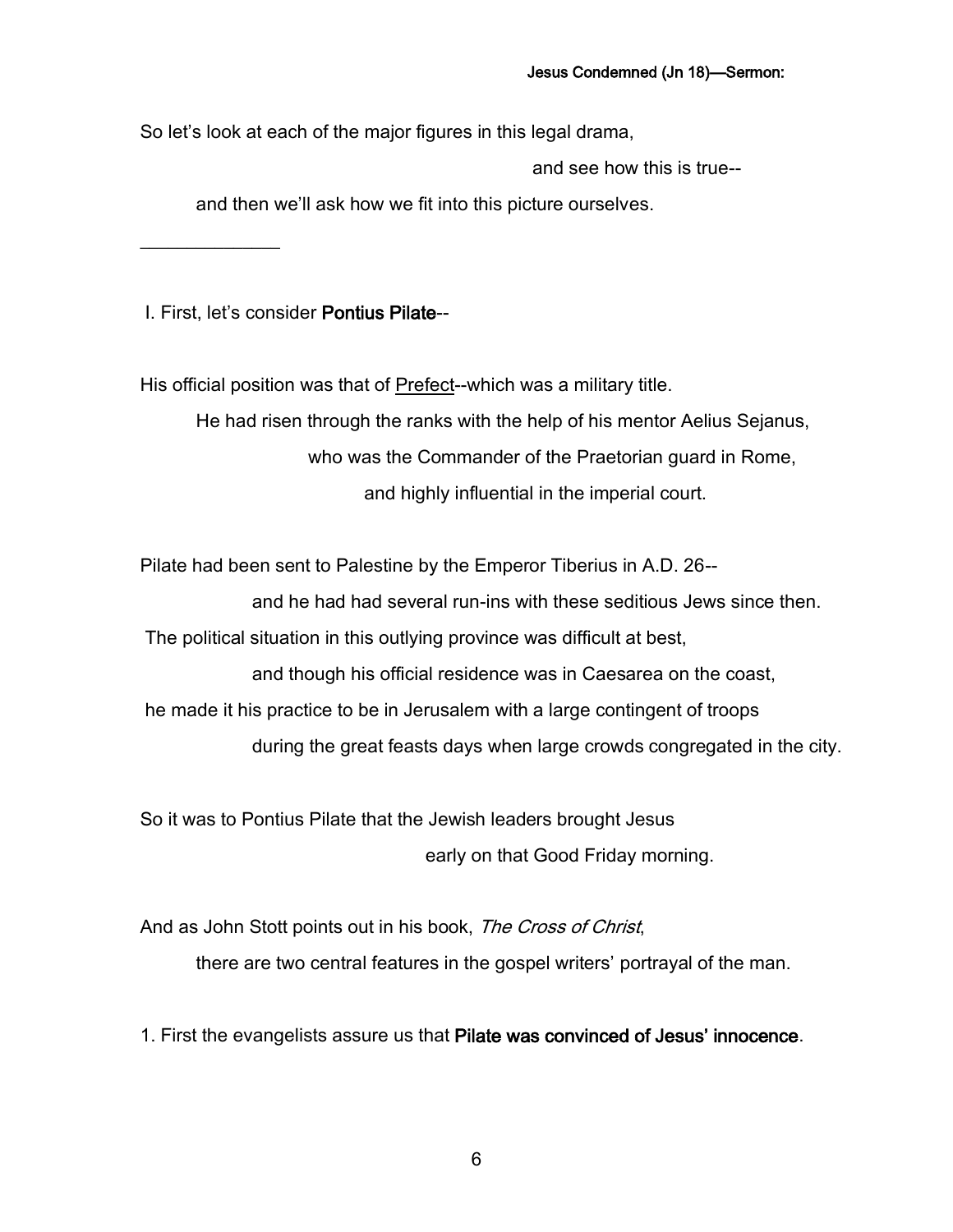We see him going in and out of his residence--

talking to the Jews and then to Jesus--

and he is at a loss to know why this man ought to be condemned.

Three times, in precisely the same words,

John tells us that Pilate said to his accusers,

### "I find no basis for a charge against him" (18:38; 19:4,6).

He's committed no crime--

and John tells us that after his last interrogation of Jesus,

Pilate tried to set him free.

In Pilate's mind, Jesus was an innocent man.

2. But equally, we notice in the Gospels Pilate's ingenious attempts

#### to avoid coming down on one side or the other.

He seems determined neither to condemn Jesus,

nor to exonerate him.

Pilate wants to have it both ways--

he is clearly caught in a jam--

and we see him perform all the contortions

that we have become accustomed to here in Washington.

He appears as the spineless politician--

trying to please all the people all the time,

all the while trying to save his own skin.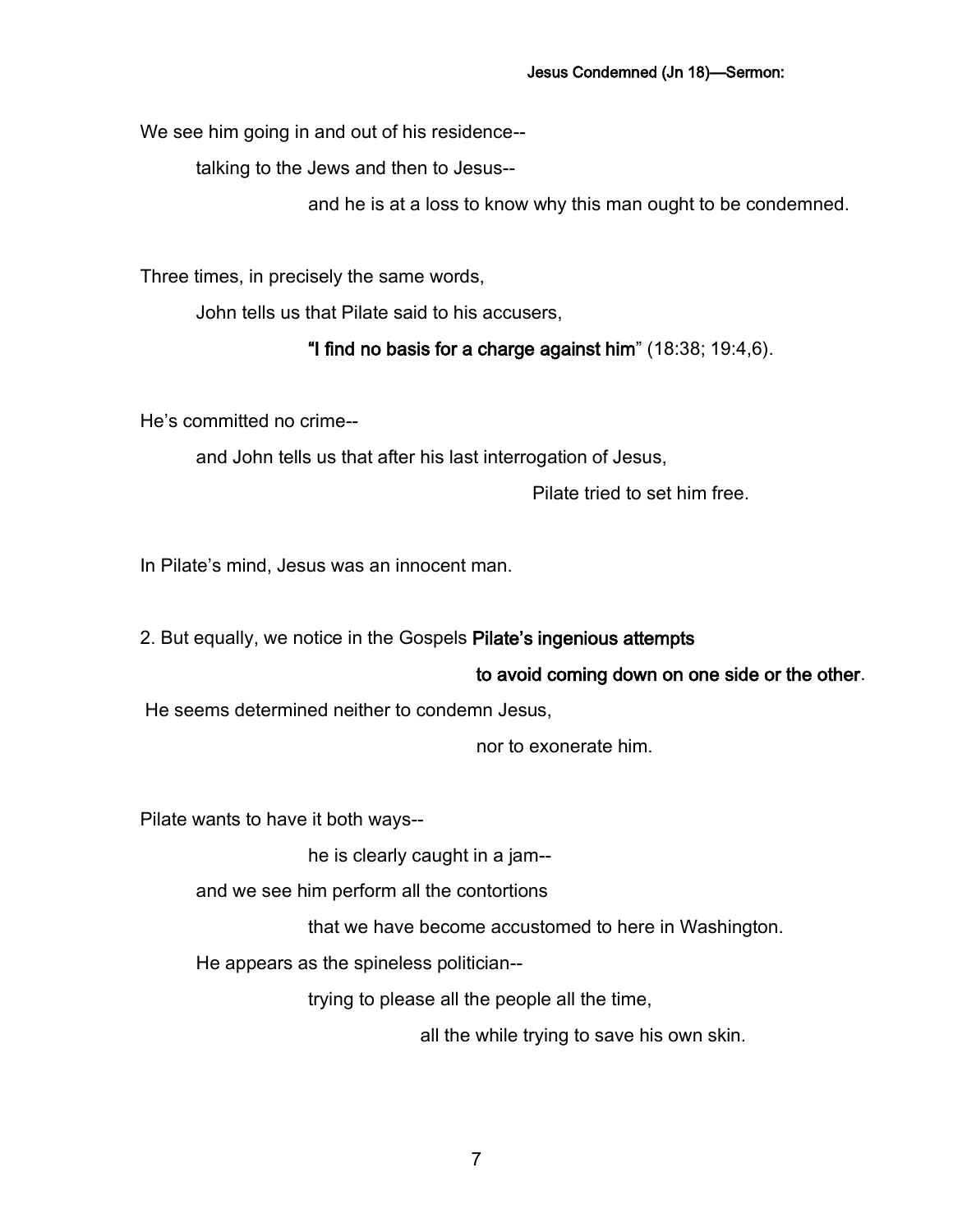Consider the four evasions that he tried--

1. First, Pilate tried to pass the buck—

When Jesus is brought to him by the Jewish leaders,

his first response is "Take him yourselves and judge him by your own law." But they were insistent that Jesus die,

and only Pilate had the authority to issue capital punishment.

So they refused.

Luke tells us that as soon as he heard that Jesus was from Galilee, Pilate sent him to Herod Antipas, for that was Herod's jurisdiction, and Herod happened to be in Jerusalem at the time. Let Herod take care of it.

It seemed the easy way out, but it didn't work,

for Herod sent him back, unsentenced.

Pilate's attempts to pass the buck went nowhere.

#### 2. Then Pilate tried to go half-way--

He had Jesus flogged, and then tried to release him.

He thought this might appease the crowd's lust for blood

without having to put Jesus to death.

But the whole idea was unprincipled--

if Jesus was innocent, he deserved nothing;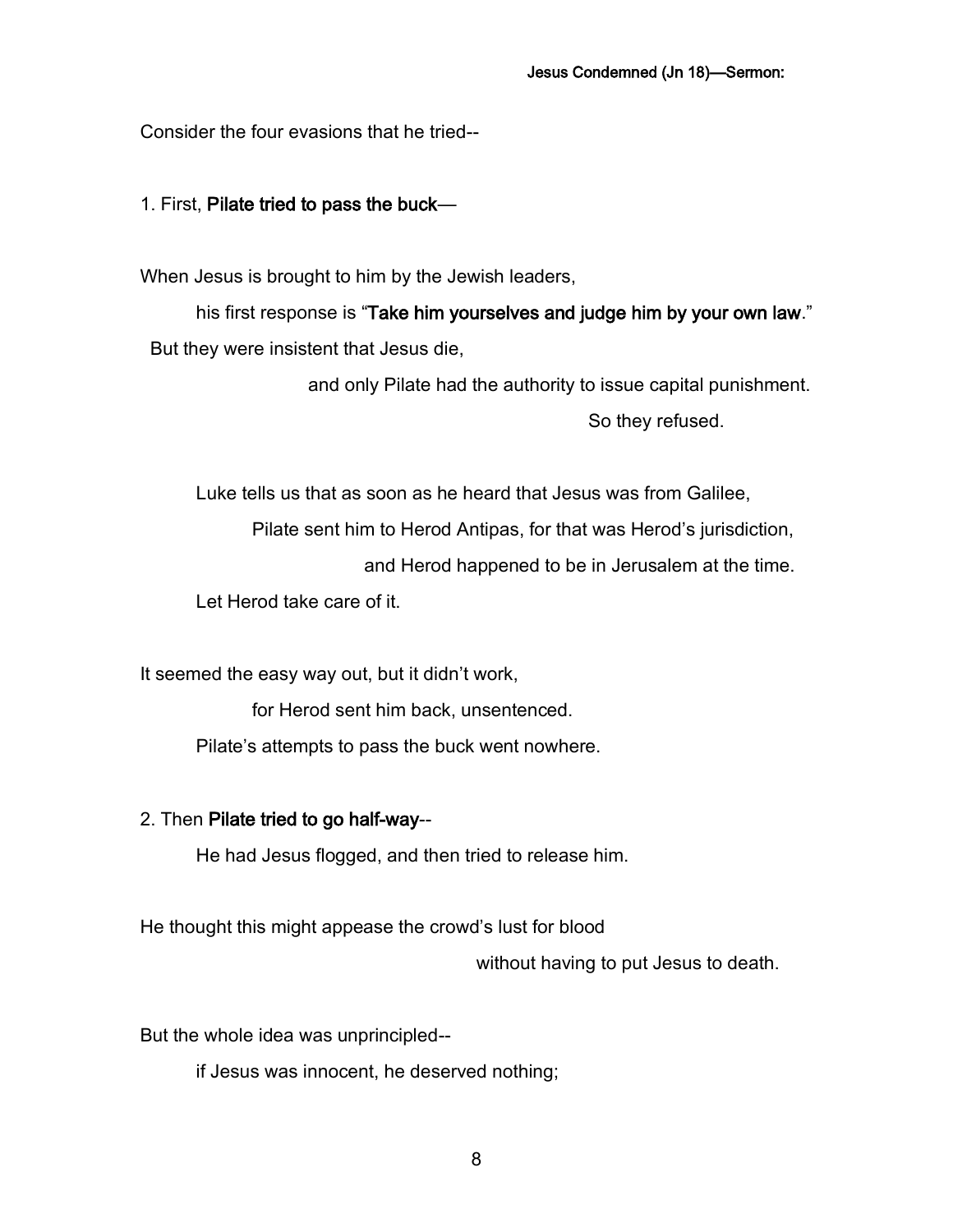if he was guilty, let him die--

there's no place for a half-way position,

and his accusers wouldn't allow it.

### 3. Next Pilate tries to do the right thing for the wrong reason--

He gets an idea--it was the custom at Passover

for the governor to grant amnesty to one prisoner as a favor to the Jews.

Pilate had hoped that the people would choose Jesus,

and he could be set free as an act of *clemency* 

instead of as an act of *justice*.

But again, Pilate's efforts were thwarted as the crowds demand

the pardon of a man who was imprisoned for insurrection and murder—

Barabbas.

### 4. Finally, Pilate seeks to justify himself

by condemning Jesus while claiming his own innocence.

Matthew tells us that in a symbolic act,

he took water and washed his hands in front of the people.

### "I am innocent of this man's blood," he said.

And then, as John Stott puts it,

"before his hands were dry, he handed Jesus over to be crucified."/

Pilate believed Jesus was innocent,

so why did he do it?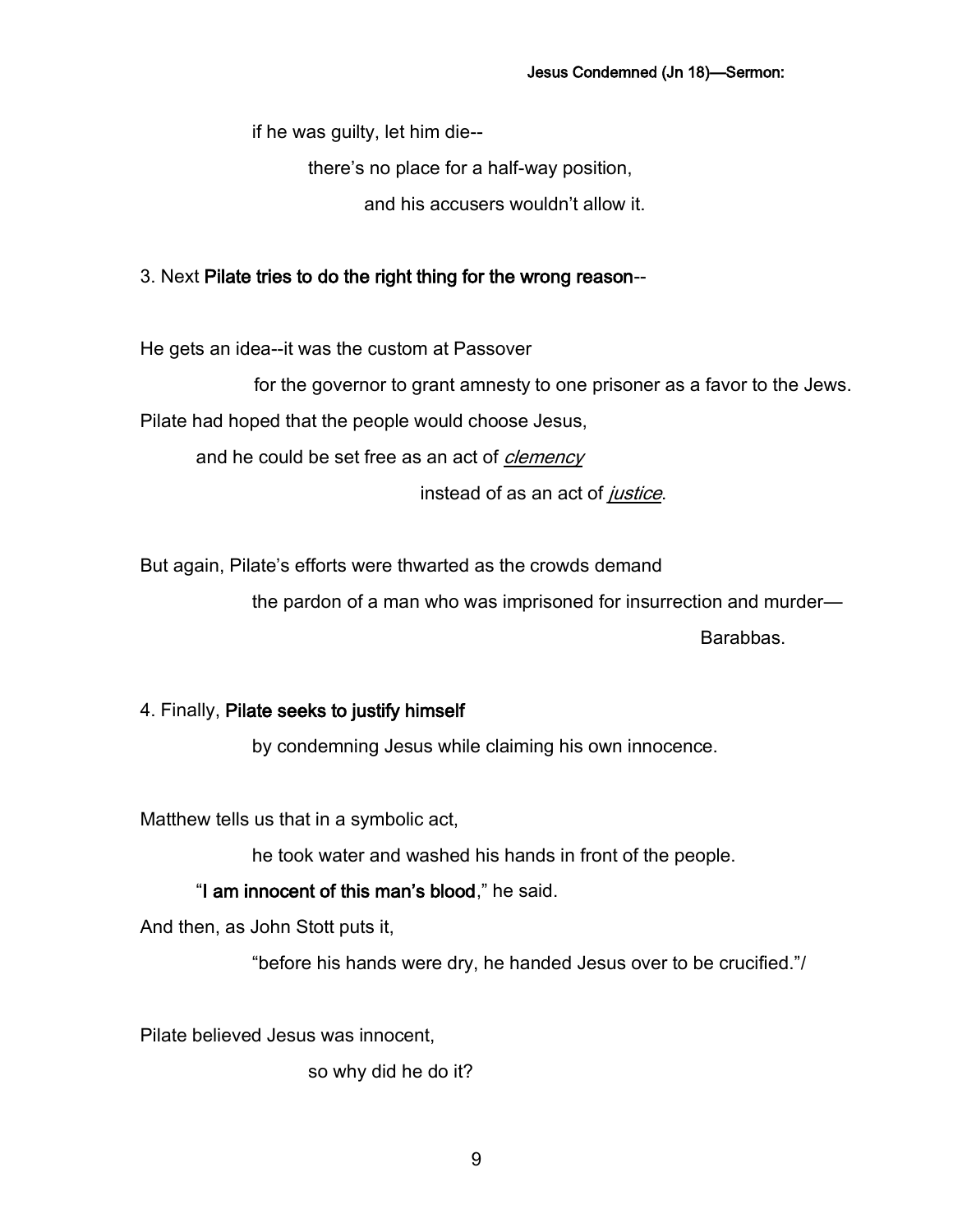The evangelists tell us both that "he wanted to set Jesus free" (Jn. 19:12)

and that he "wanted to satisfy the crowd" (Mk. 15:15).

In the end, as we read in Lk. 23:23-25--

"*their* shouts prevailed,"

"Pilate decided to grant *their* demand,"

he "surrendered Jesus to *their* will."

Why?

The clinching argument in given to us by John--

19:12-- "If you let this man go," the Jewish leaders told him,

"you are no friend of Caesar.

#### Anyone who claims to be a king opposes Caesar."

Now they were talking his language.

To oppose Caesar the emperor would be the death of his career,

if not of his very life.

In those days, as is all too true today, politics is personal,

and being a "friend of Caesar" was the only way to the top.

We don't know the precise chronology,

but we do know that about this time, Pilate's sponsor in Rome, Sejanus,

had met the displeasure of the current emperor Tiberius and had been executed,

along with some of his closest associates.

That would have put Pilate in a very precarious position--

a situation that would not have gone unnoticed by the High Priest Caiaphas.

#### "If you let this man go,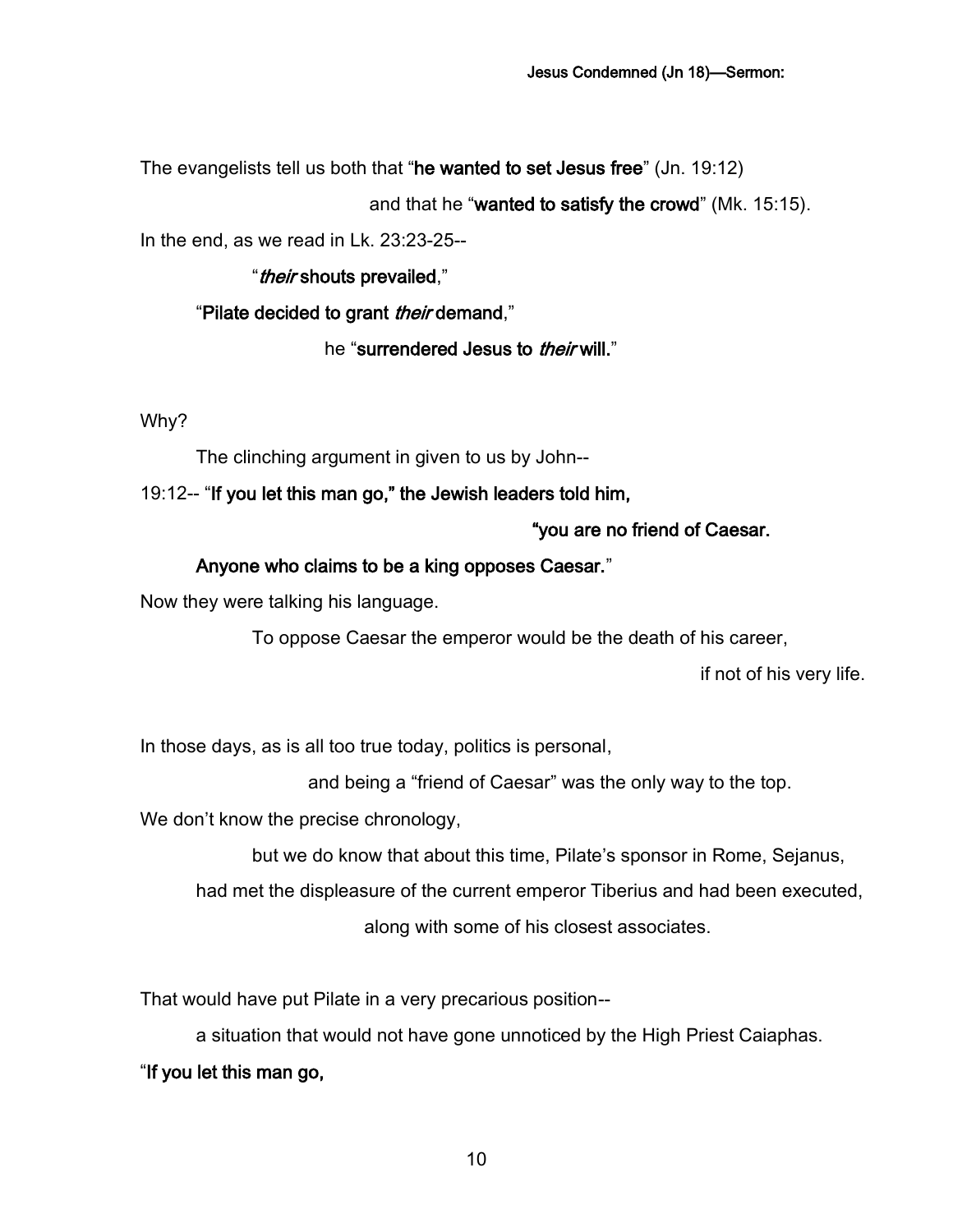### you are no friend of Caesar"--

That declaration may have had ominous implications

for Pilate in this context.

His own career was on the line,

He had his ambition to think about;

Most importantly, he had to consider

his reputation with the Emperor.

He mustn't let this lowly Galilean get in his way.

So, despite his own convictions about Jesus,

Pilate gives in the crowd to save his own neck.

Pilate is the spineless politician--and for two reasons, I think--

both of which are very much in evidence in our world today.

First, Pilate's weakness stems from the fact

### that he ran away from the question of truth.

Jesus had said that it was his mission in life to testify to the truth--

### "Everyone on the side of truth listens to me," Jesus said.

but Pilate dismisses such talk with a cynical sneer--

### "What is truth?"

There is no such thing as truth--

Everybody has their own truth--who's to say what's true?

All that matters is power.

It's expedience that counts--what works, what get things done.

How often is that said, and even assumed without argument, today.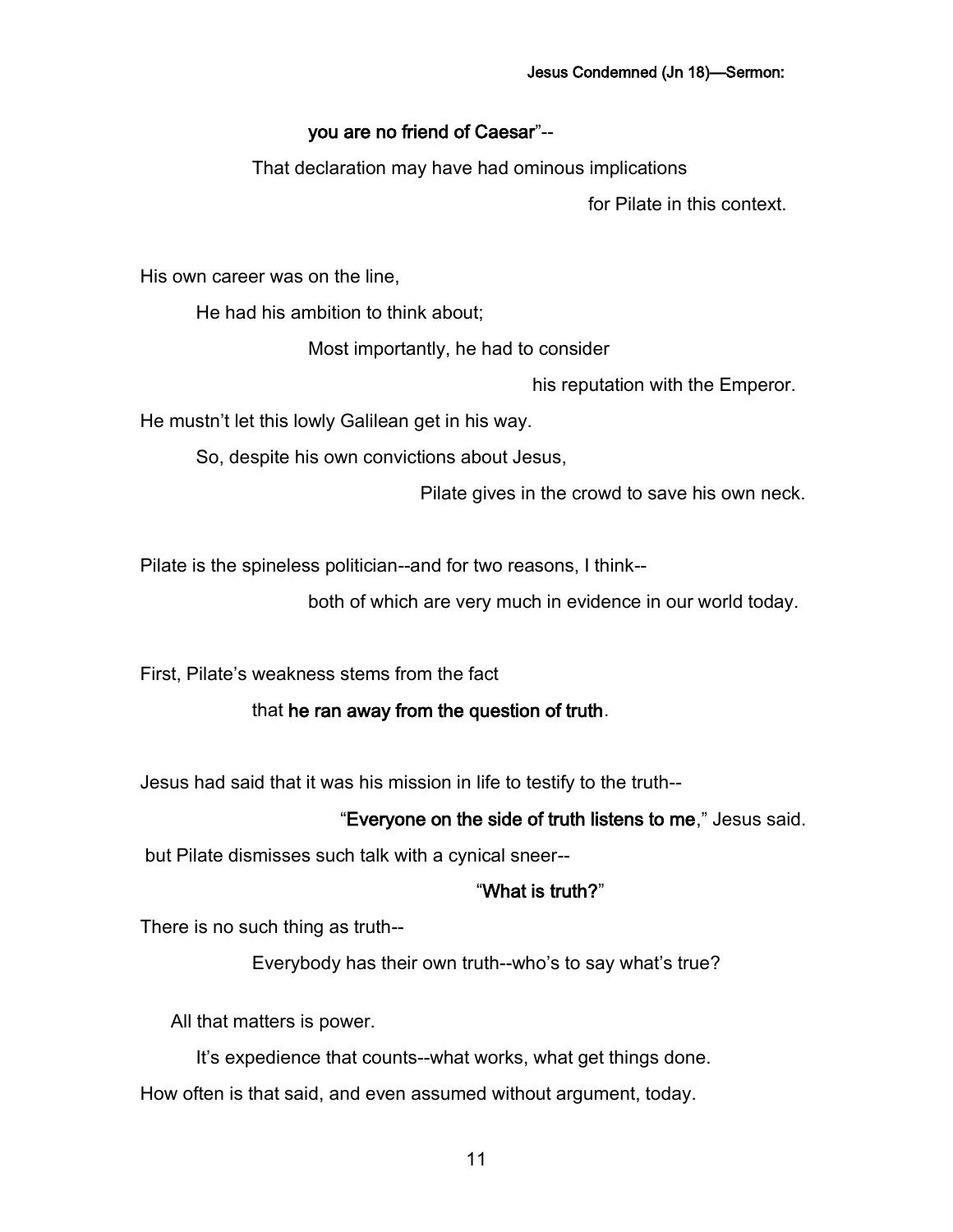We live in a "post-truth" world, in which facts matter less than emotion.

Truth has been replaced by "truthiness"—

a vague quality of seeming or being felt to be true, even if not necessarily true.

#### "What is truth?"

That was Pilate's attitude,

and as a result, he had no reason to do what was right.

Without a conviction about truth.

there is no right or wrong--only what best advances my agenda.

His life is left with no foundation, no backbone.

His decision must be based on the balance of power.

But only truth can overcome power--

It was the Russian dissident Alexander Solzhenitszyn who said,

"One person speaking the truth has more power

than a whole city living in falsehood."

That's why I remember the time at the National Prayer Breakfast in Washington

when Mother Teresa,

tiny and old and frail as she was--

Mother Teresa was the most powerful person in that great ballroom,

filled with legislators and heads of state and even the President of the United States.

For before a hostile audience,

she dared to speak the truth about the violent horror of abortion in this country.

"One person speaking the truth has more power

than a whole city living in falsehood."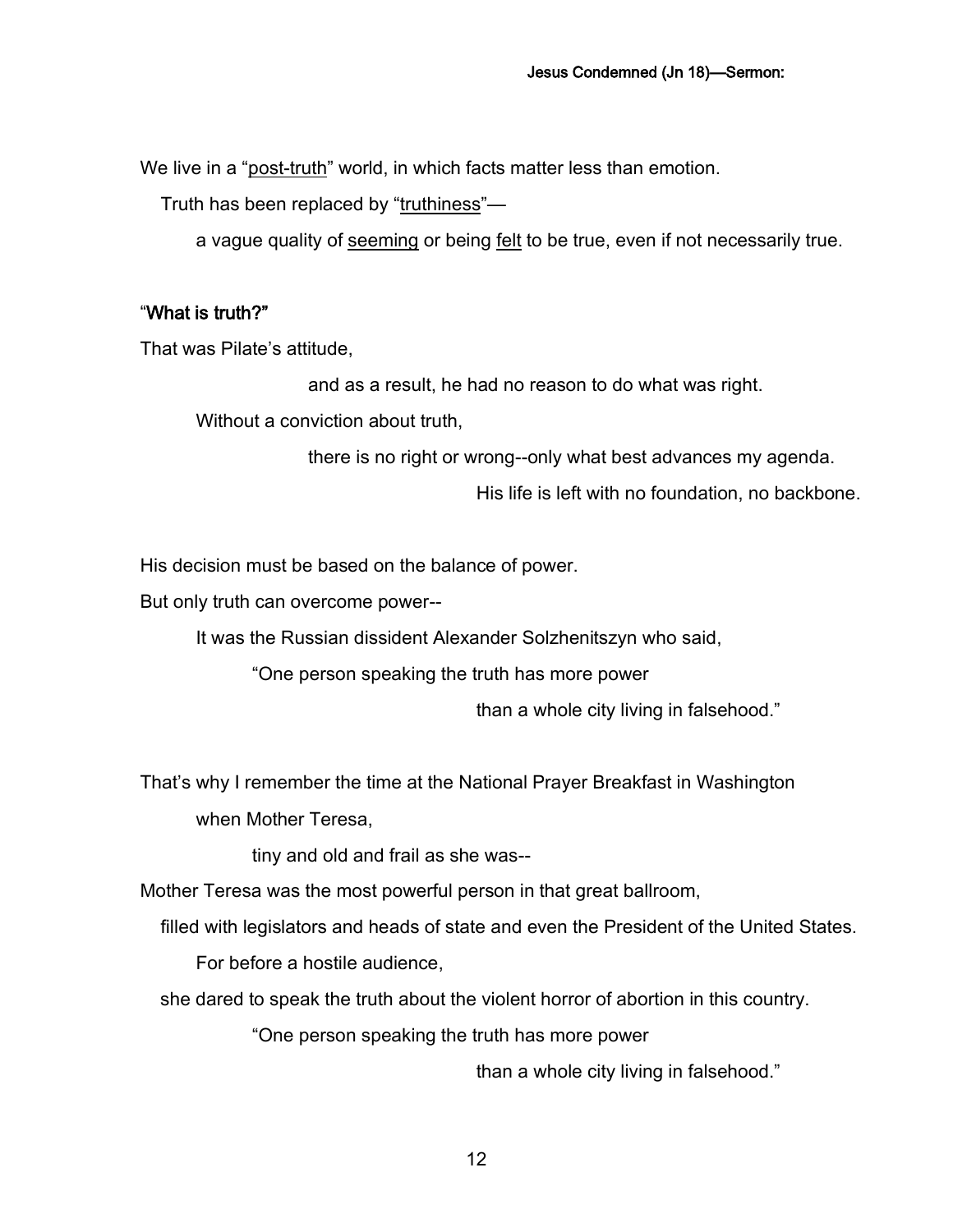Truth is the power that must guide our actions.

But Pilate, lacking truth, became a slave of power alone.

What truth do you have to stand on?

 $\frac{1}{2}$ 

But a second weakness we see in Pilate,

which also afflicts many in positions of authority today,

was that he failed to appreciate the authority *under which* he stood.

#### 19:10--"Do you refuse to speak to me?" Pilate said [to Jesus].

"Don't you realize I have power [the word is, authority]

### either to free you or to crucify you?"

 Jesus answered, "You would have no power [the word is, authority] over me if it were not given to you from above."

Pilate had authority alright--

he wielded the authority of the Emperor of Rome.

But Jesus knew of a higher authority--

the authority of the God of Heaven and Earth.

All authority is *derived* authority--only God's authority is absolute.

All earthly authority stands under that divine authority--

and all human authority will be judged by that divine authority.

We all--from the lowliest child to the President of the United States--

we all stand, as our pledge of allegiance reminds us, "under God"--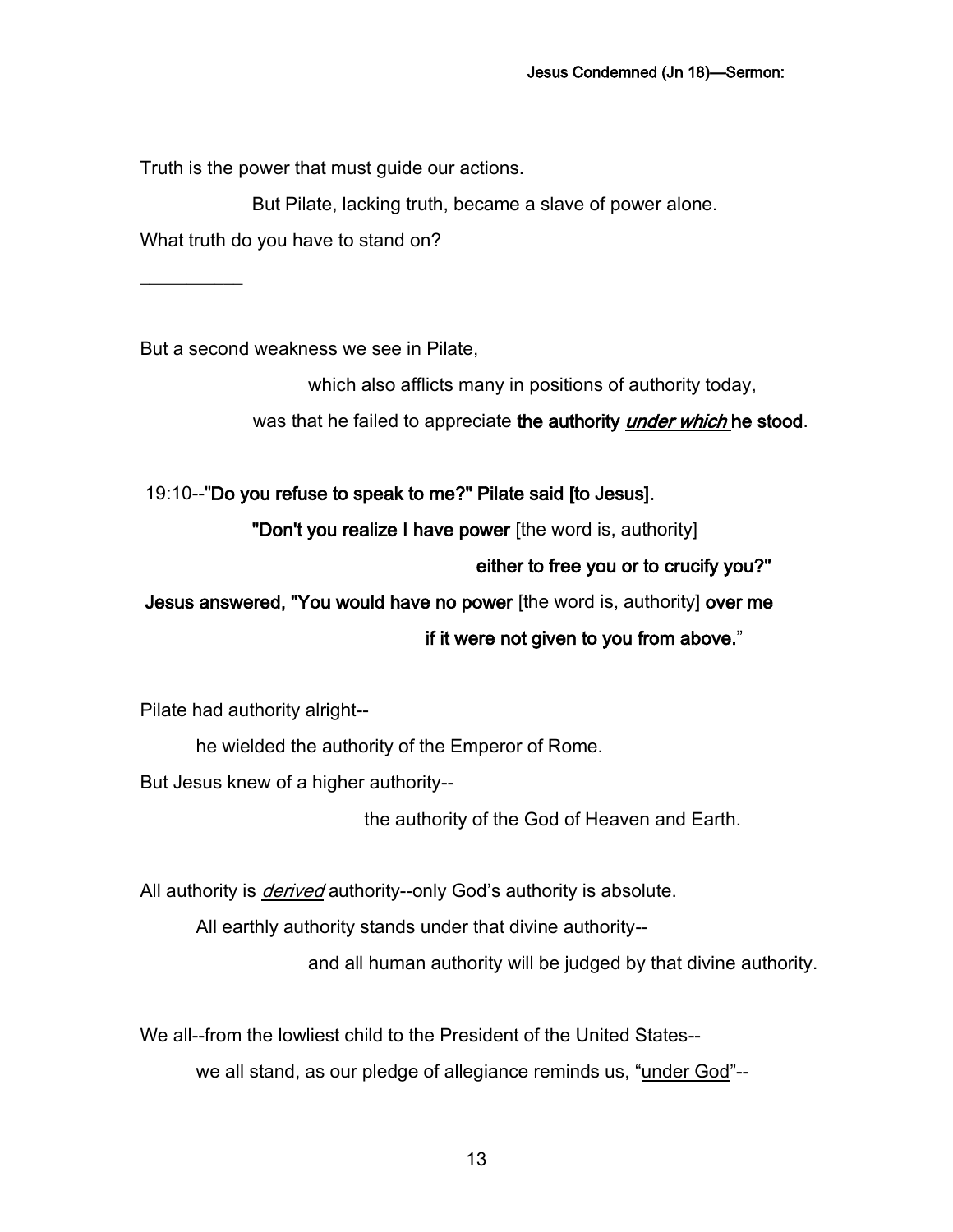that is, we all stand under the judgment of God.

We are ultimately accountable to him for all that we do.

Pilate had no conception of that--

and so he did whatever seemed to be best for himself.

Pilate ran away from the truth--

he had no conception of ultimate authority--

and so he condemned Jesus,

Jesus who is the truth--

Jesus who is the King of kings.

He condemned Jesus,

and in that act, Pilate condemned himself.

 $\overline{\phantom{a}}$ 

Let's look at a second set of characters in this drama--

### II. The Religious Leaders.

It is a confusing cast because of the ambiguous role of Annas--

identified in 18:13 as "the father-in-law of Caiaphas, the high priest that year."

But then in 18:19 it is Annas who is described as the high priest.

Some historical background is helpful--

Annas held the position from A.D. 6 to A.D. 15

when he was deposed by Pilate's predecessor Valerius Gratus,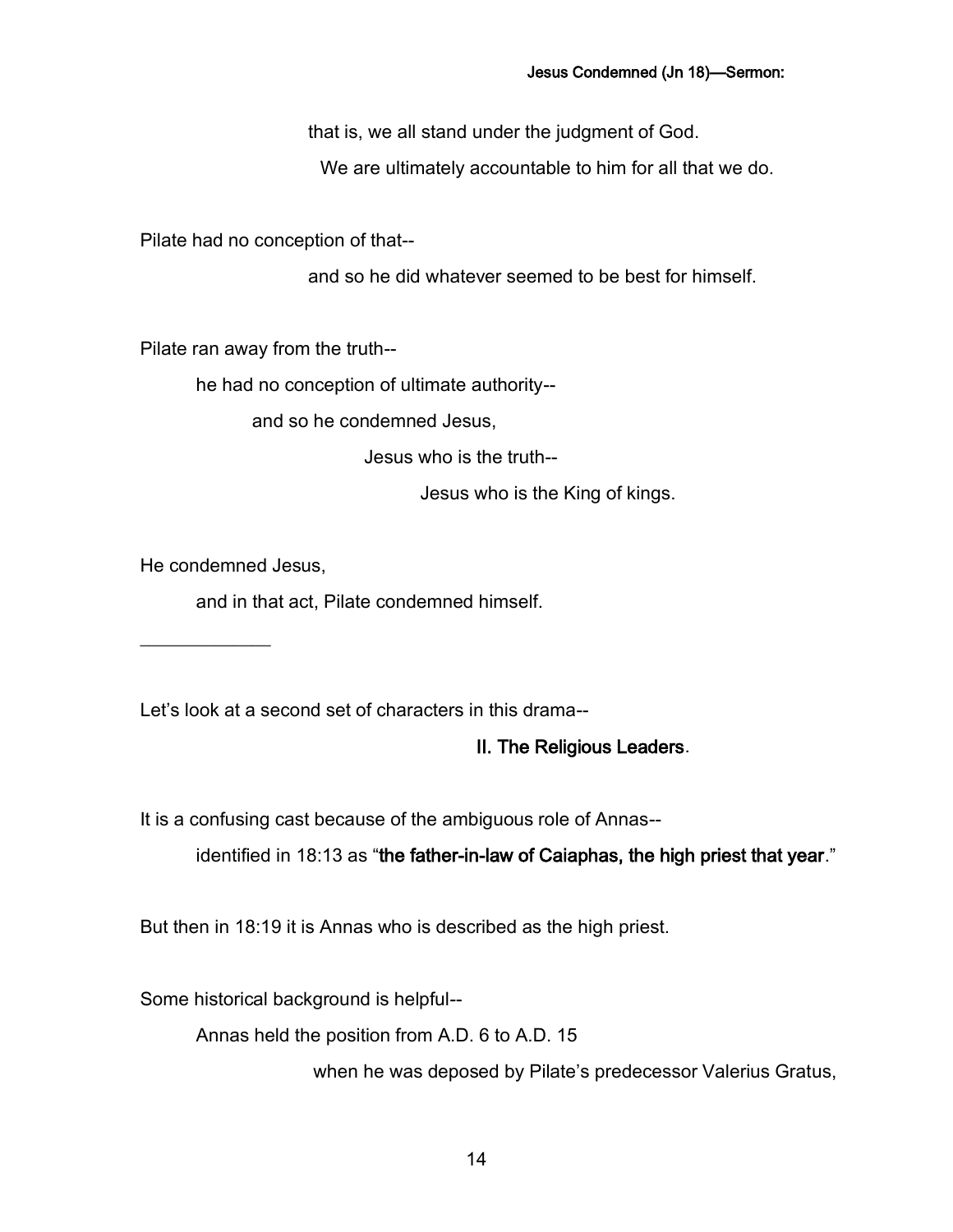who appointed a new high priest.

But Annas continued to hold enormous influence,

partly because the Jews resented the intervention of the Romans in their affairs, and also because under the law of Moses

the appointment as high priest was to be for life.

As it turned out, no fewer than five of Annas's sons and his son-in-law Caiaphas filled his position, so he was, in effect, the patriarch of high priests,

even when he didn't officially hold the office.

So Jesus was first taken to Annas

and then to Caiaphas--

As I mentioned, John skips over the trial before the Sanhedrin,

probably because he has already mentioned the decision they had made earlier, after the raising of Lazarus, which is found at the end of chap. 11.

Jesus had been tried by them in abstentia;

he had already been found guilty.

He was a condemned man.

Any action taken by the Sanhedrin on that night of his capture

was a mere formality.

In many ways, John has already exposed the moral darkness of the Jewish leaders- they were blind to the truth, no matter how clearly it was set before them.

In our passage this morning,

John give us two suggestions as to why the religious leaders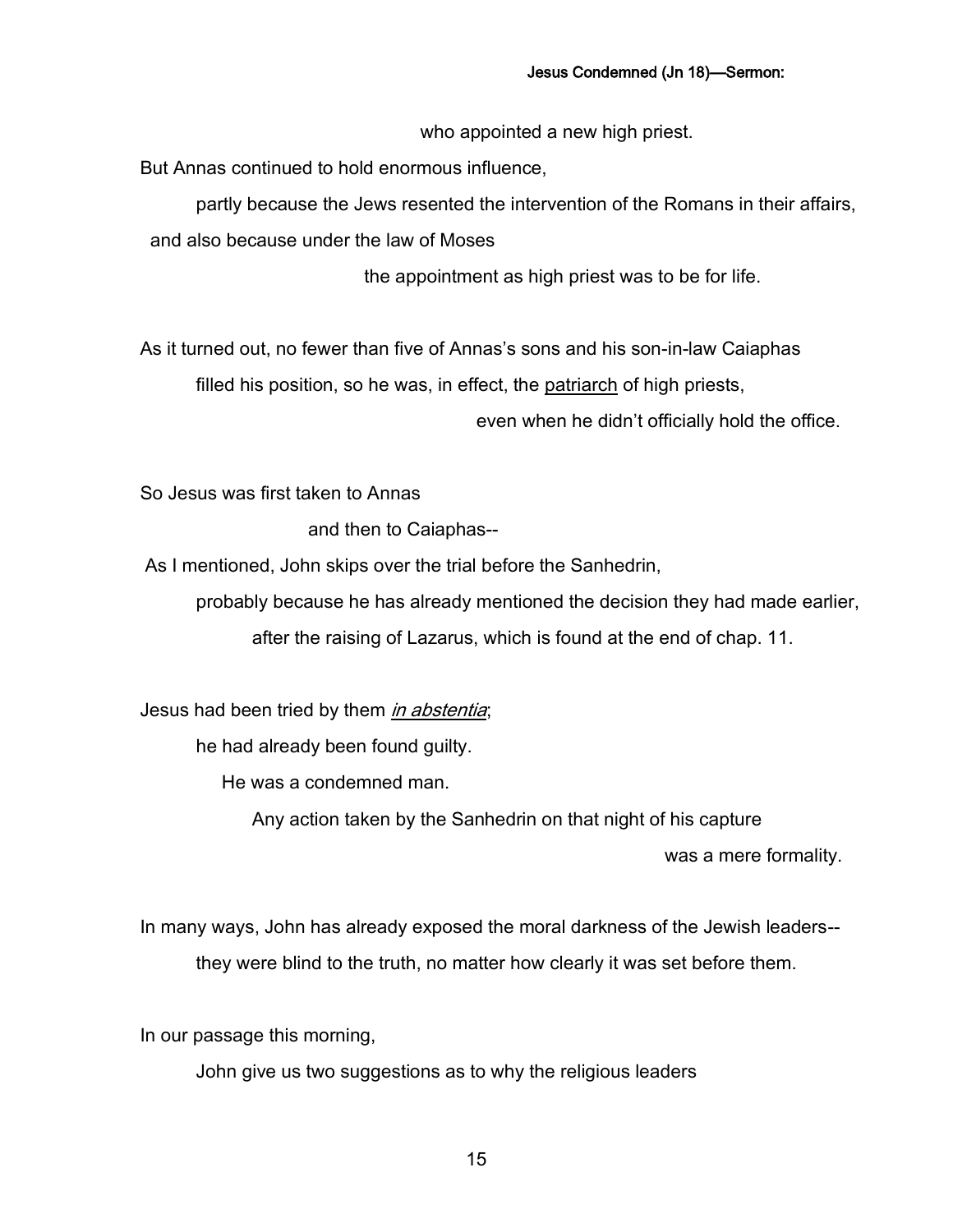condemned their own Messiah.

First, they condemned Jesus because

#### they were more concerned with religion than with righteousness.

Did you notice the irony found in 18:28--

### "Then the Jews led Jesus from Caiaphas to the palace of the Roman governor.

By now it was early morning, and to avoid ceremonial uncleanness

the Jews did not enter the palace;

### they wanted to be able to eat the Passover."

They were concerned about ceremonial uncleanness, all right;

but all the while they were perpetrating

the greatest miscarriage of justice in human history.

How they strain out a gnat but swallow a camel!

Sure, they were committed to the law--

19:7--The Jews insisted, "We have a law, and according to that law he must die,"

But Jesus had contended all along

that if they had only understood that law correctly,

instead of *condemning* him they would have become his *followers* (cf. 5:39).

### "Woe to you, teachers of the law and Pharisees, you hypocrites!"

Jesus had said to them (Matt. 23:23),

"You give a tenth of your spices --mint, dill and cummin.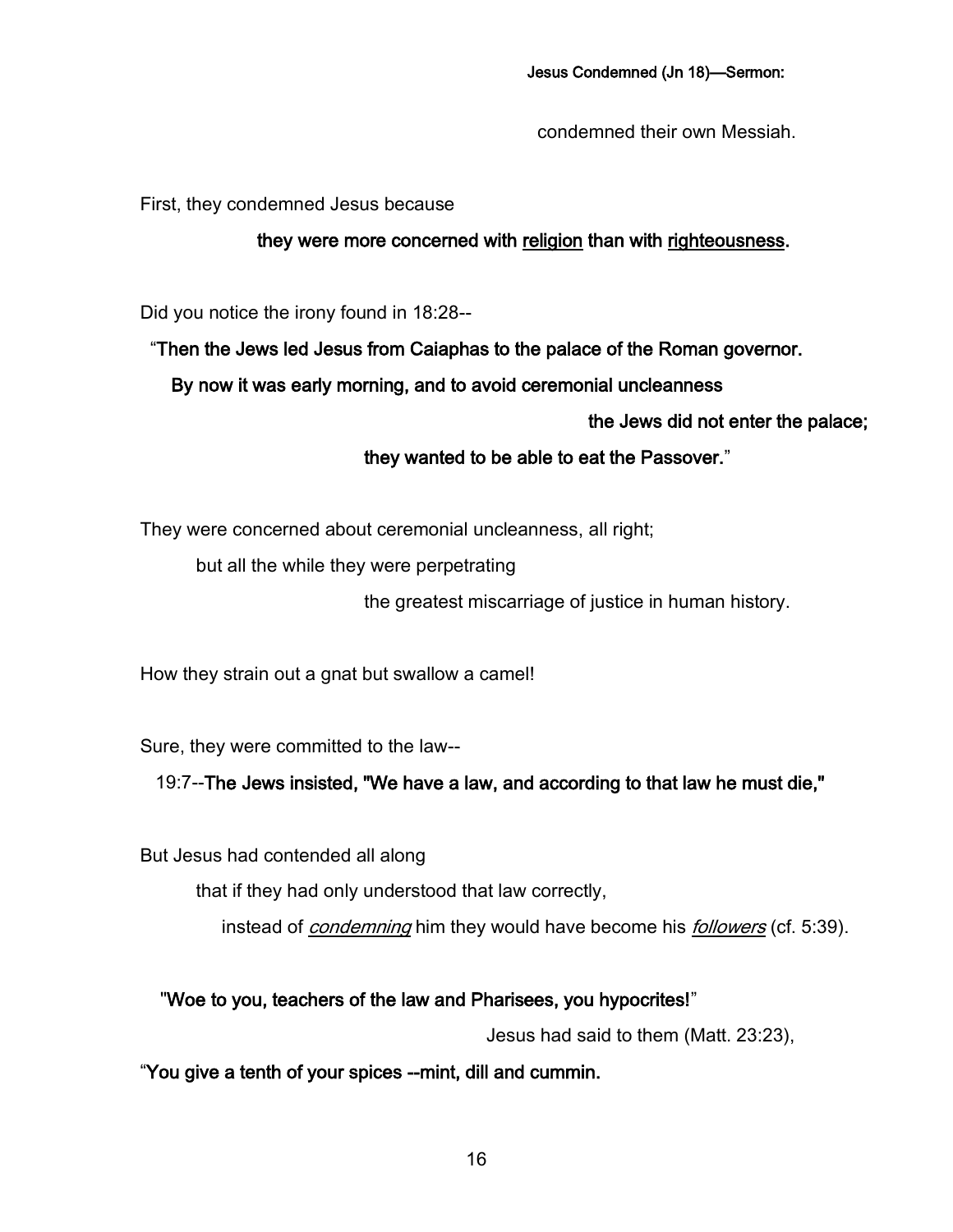# But you have neglected the more important matters of the law - justice, mercy and faithfulness."

This is what happens when religion becomes more important than righteousness.

But secondly, John would have us see that the Jewish leaders condemned Jesus because they were more committed to this world

than to their God.

This is the most telling critique of all.

Look at 19:15--

 $\frac{1}{2}$ 

Pilate presents Jesus to the chief priests.

In a mocking tone he pronounces-- "Here is your king!"

But they shouted, "Take him away! Take him away! Crucify him!"

"Shall I crucify your king?" Pilate asked.

"We have no king but Caesar," they answered.

"We have no king but Caesar"—

How could they say that?

The Jewish leaders make themselves out to be more loyal

to the Roman Emperor than Pilate is!

And in so doing, they have forfeited their right to be called the people of God.

For what was their distinctive?

What was their highest privilege?

It was to have the Lord God as their king.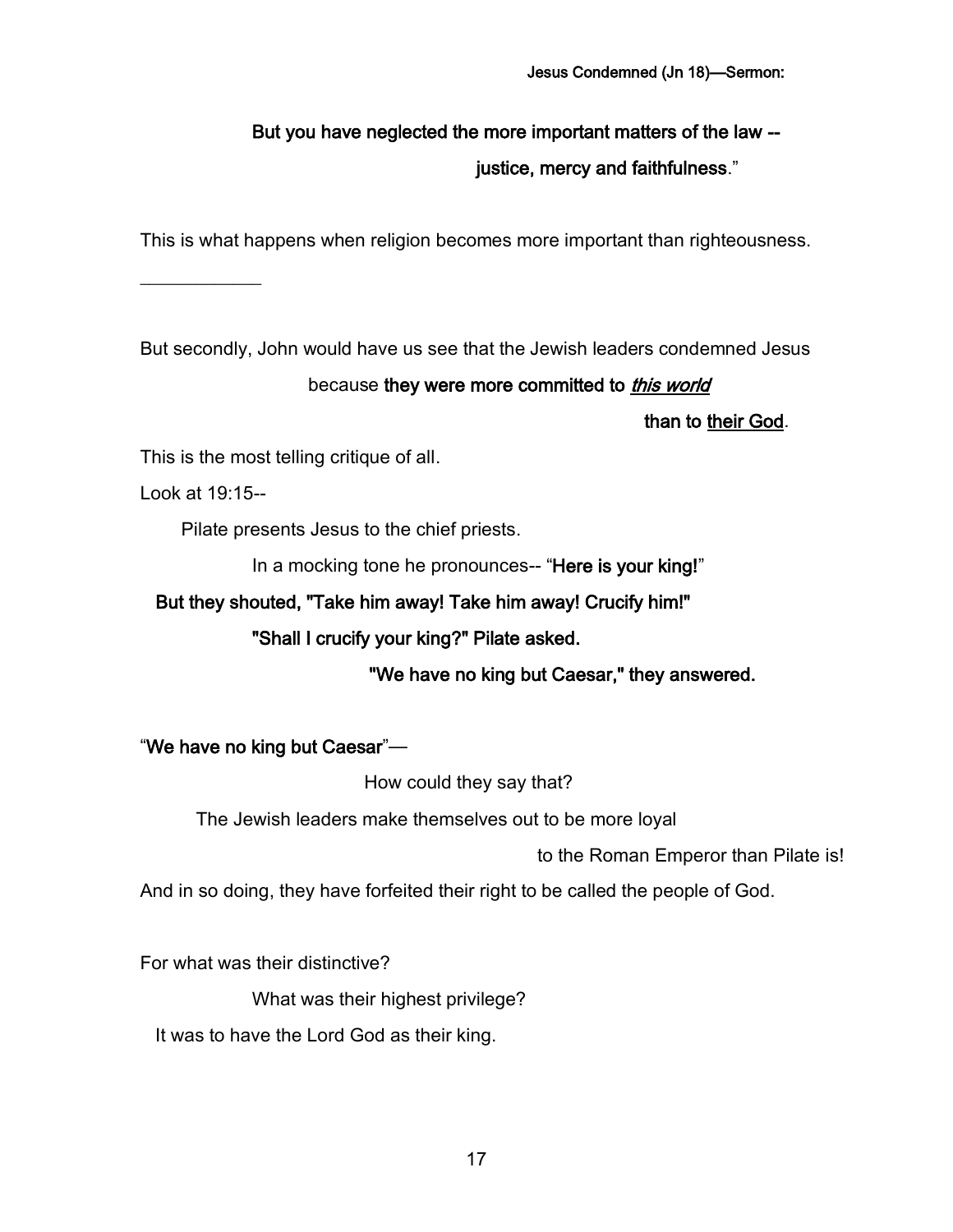They seemed unconcerned with the kingdom of God--

all that mattered was the kingdom of this world--

### "We have no king but Caesar."

Their politics trumpted their loyalty to their God!

How sad!

And so they missed their true King--

he passed them by.

They condemned Jesus to die,

 $\overline{\phantom{a}}$ 

and in so doing they condemned themselves.

But there's one more actor on the stage--

a collective actor called "the crowds."

The crowds are not given as prominent a place in John as in the other gospels--

he speaks instead of "the Jews."

But the expression "the Jews" is a slippery one in John

that sometimes refers to the leaders

and sometimes to the people as a whole.

They appear as a mob in 18:39 when Pilate comes to them

and asks, in reference to the customary release of a prisoner at Passover,

it they want him to release "the king of the Jews."

'They shouted back, "No, not him! Give us Barabbas!"

Now Barabbas had taken part in a rebellion,' we read.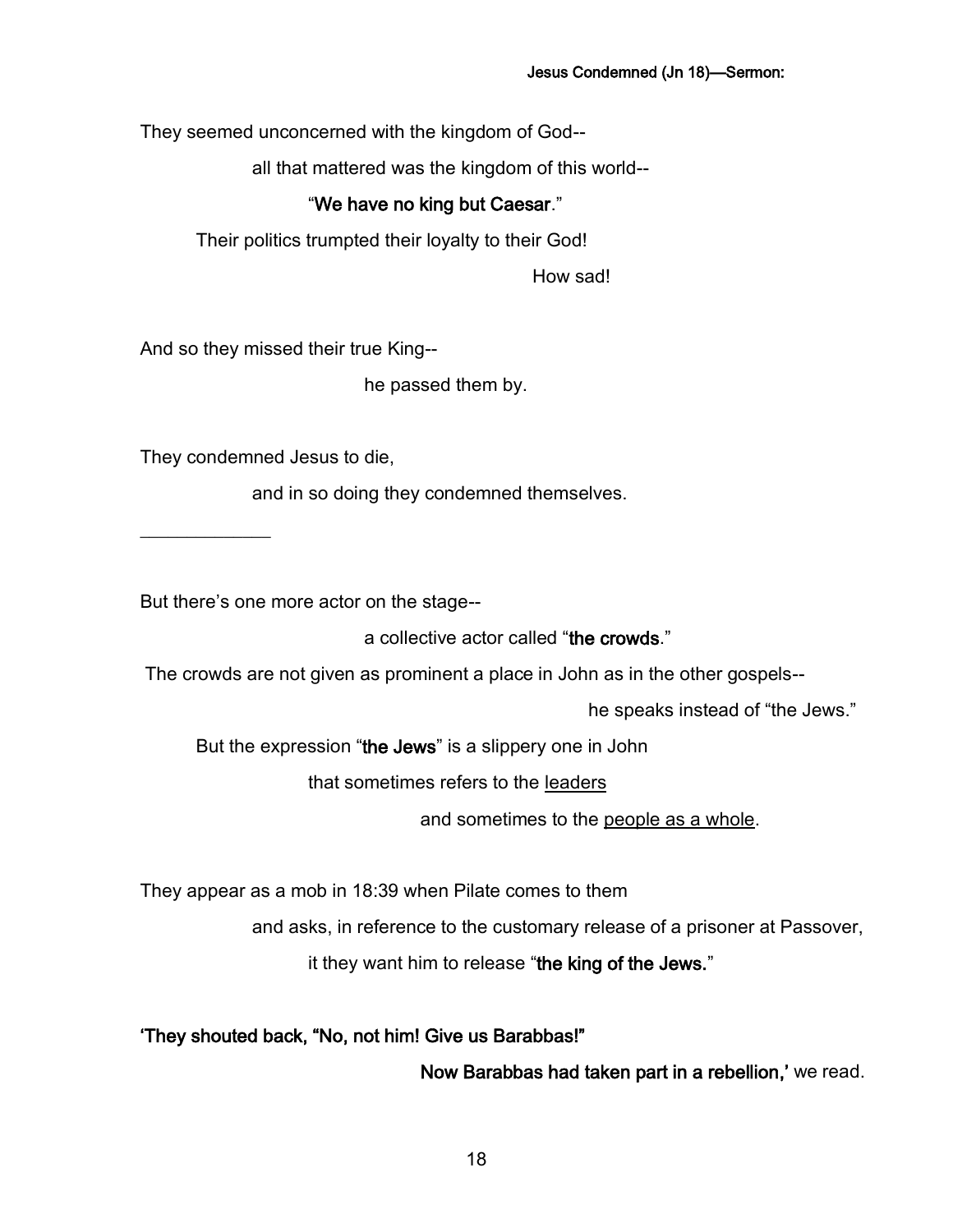Jesus or Barabbas--

it was an interesting choice.

On Palm Sunday the crowds had greeted Jesus with Hosannas

and had proclaimed him as

the one who comes in the name of the Lord--

he was the son of David, the Davidic king,

a champion sent to bring them freedom from foreign oppression.

But here he was, powerless and alone--

far from the victorious figure they had envisioned,

not at all what they had hoped for.

As Jesus had told Pilate,

his kingdom was not of this world.

It would not be realized by military action.

"If it were," he said, "my servants would fight to prevent my arrest by the Jews."

but they wouldn't fight,

and neither would he.

But Barabbas was different, you see.

He was nothing if not a fighter.

He had taken part in a rebellion,

an armed assault on Roman rule in Palestine.

He was a freedom fighter,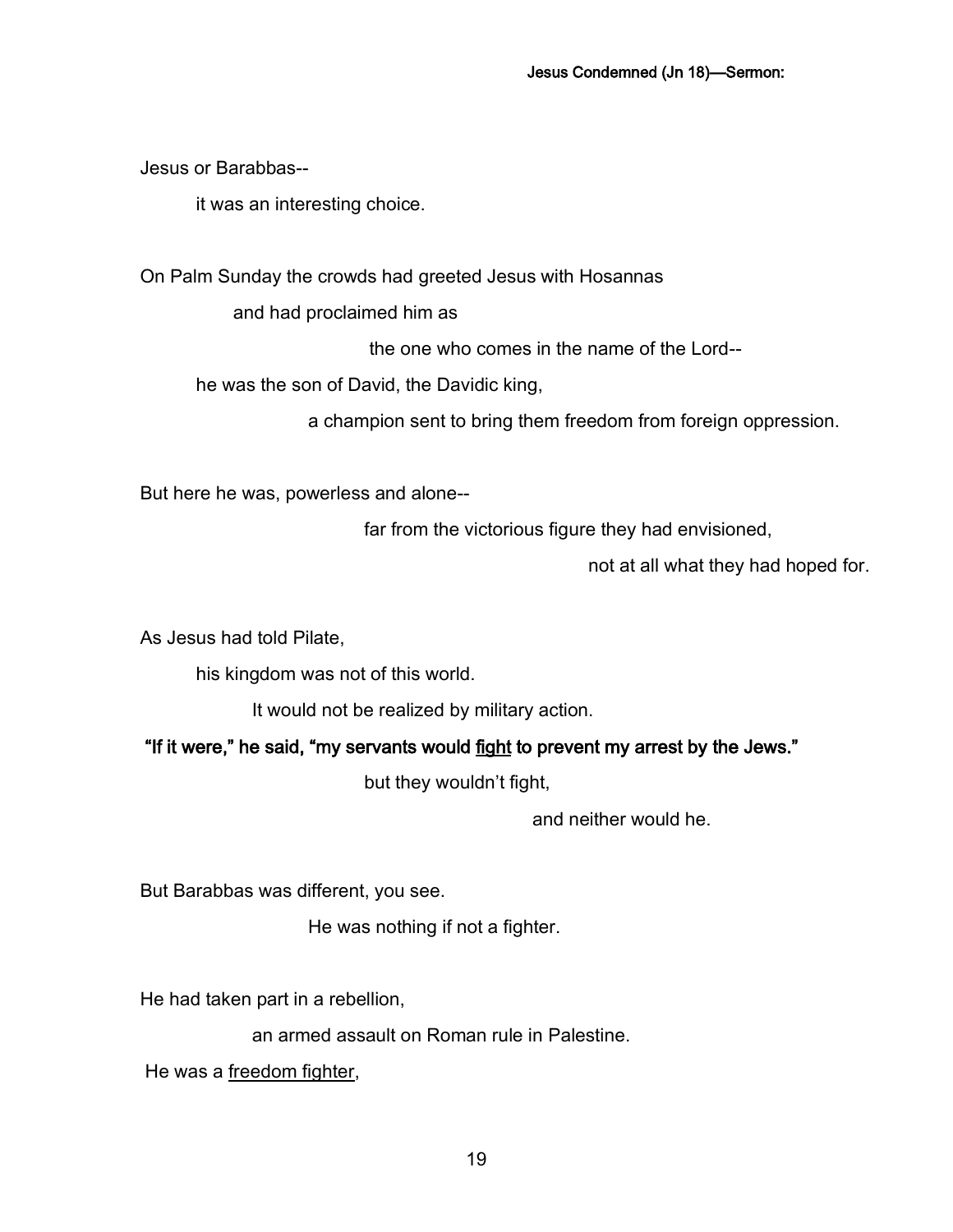or a terrorist--depending on which side you were on.

He did all his preaching with a sword.

Was it to be Jesus or Barabbas?

Barabbas was an alluring choice,

symbolizing, in the words of one author,

"the fulfilling of this-worldly ambitions and dreams,

the gratification of human lusts and hungers,

the nationalist dream, the political kingdom."<sup>1</sup>

Jesus--well, he offered truth and a new relationship with God as Father--

but it required a moral commitment

to face one's own failures and to seek forgiveness and grace.

He offered life,

but it was a life that was found in humble service.

Jesus or Barabbas?

"Give us Barabbas!" they shouted,

and with that choice they condemned Jesus to the cross,

and in so doing they condemned themselves.

The Roman governor,

 $\overline{\phantom{a}}$  , where  $\overline{\phantom{a}}$ 

The Jewish Leaders,

the boisterous crowds--they all condemned Jesus,

and John would have us know that in so doing they condemned themselves.

<sup>&</sup>lt;sup>1</sup>Milne, *Know the Truth*, p. 269.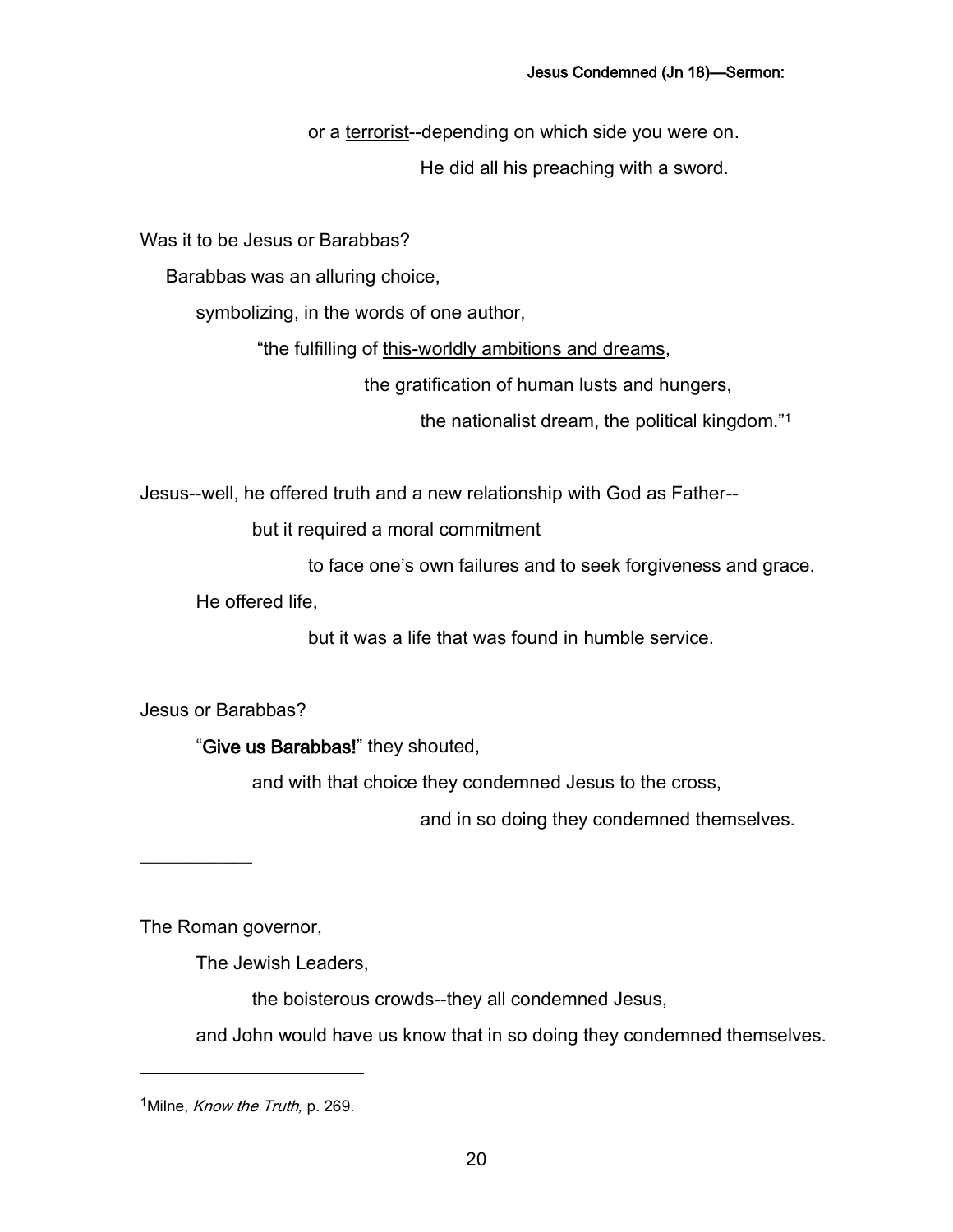But how do we fit into all this?

Let me take you back to the most well-known words that Pilate ever spoke--

19:5--with Jesus wearing a crown of thorns and a purple robe,

Pilate presented him to the crowd and declared:

"Here is the man."

"Behold, the man"<sup>2</sup>--" Ecce homo" in Latin.

These words are dripping in irony--

"Just look at him—

Here is the man you find so dangerous and threatening," Pilate says,

"Can't you see, he's harmless, even ridiculous."

As Pilate is mocking Jesus

he is also ridiculing the Jewish authorities at the same time.<sup>3</sup>

But John would have us read those words, "Behold the Man,"

with an even deeper irony.

For this was "the Man"--the one man above all others.

He was the God/Man--the Word become flesh--

the man in whom God displays his glory--

a glory that he was displaying

even in that moment of humiliation and degradation.

<sup>2</sup> i˙dou\ oJ a‡nqrwpoß.

<sup>3</sup>Cf. Carson, p. 598.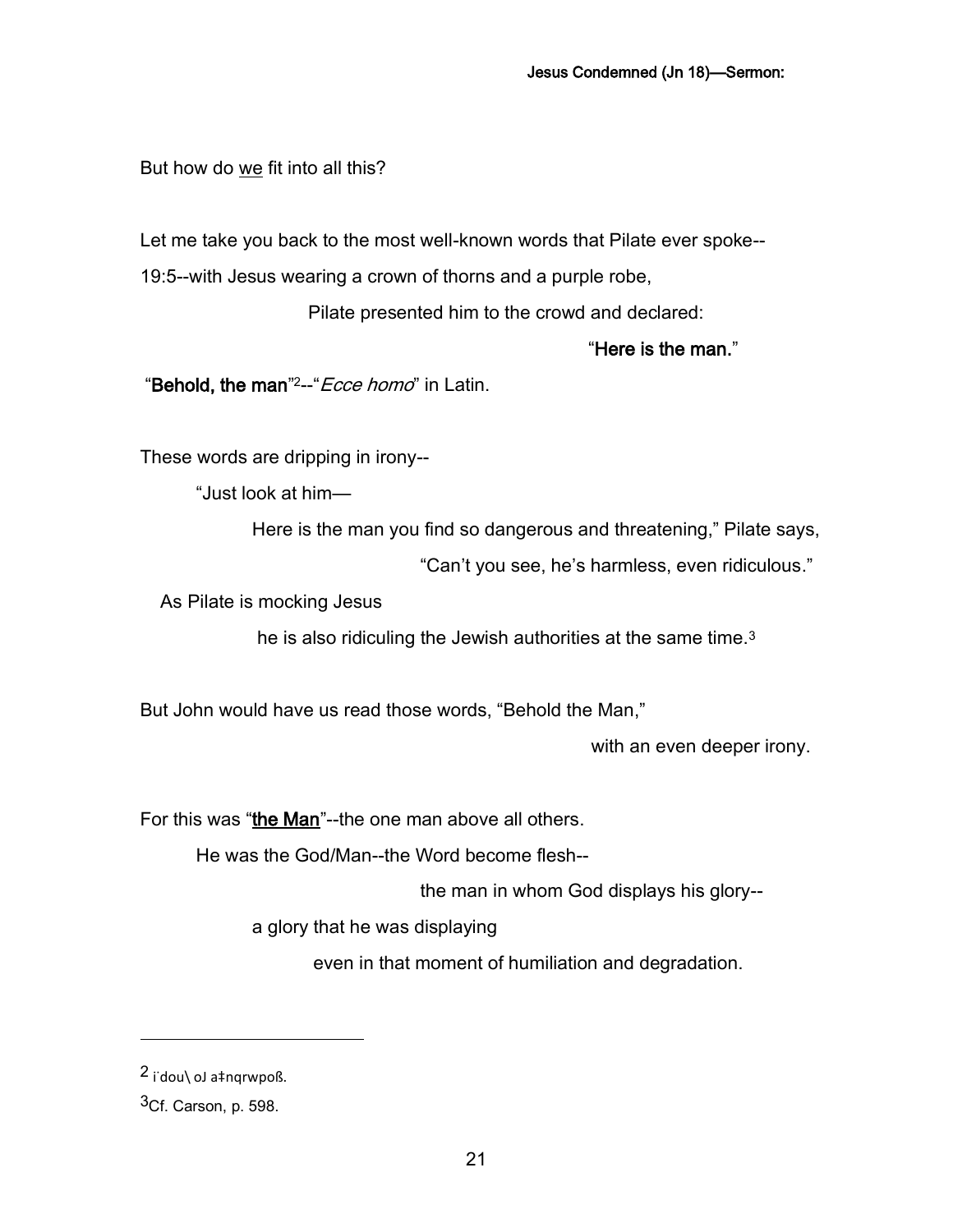Yes, Jesus was "the Man"--

he was the representative man.

For the incarnation has two dimensions, two directions--

On the one hand,

in the incarnation, God has come down to us,

Jesus Christ is God with us.

But on the other, the incarnation is man lifted up to God,

Jesus Christ represents us before God.

And it is this second dimension that is so important in this trial.

For Jesus' death is a judicial death--

it is a death by trial.

As John Calvin, who was himself trained as a lawyer,

as John Calvin put it--

Jesus was "arraigned before the judgment seat as a criminal,

accused and condemned by the mouth of a judge to die."<sup>4</sup>

And as I said, the charges against him were twofold:

he was charged as a blasphemer-

putting himself in the place of God

by claiming to be the Son of God.

and he was charged as a traitor—

putting himself above the Emperor

as a rival king.

<sup>4</sup>Cited in Milne, p. 275.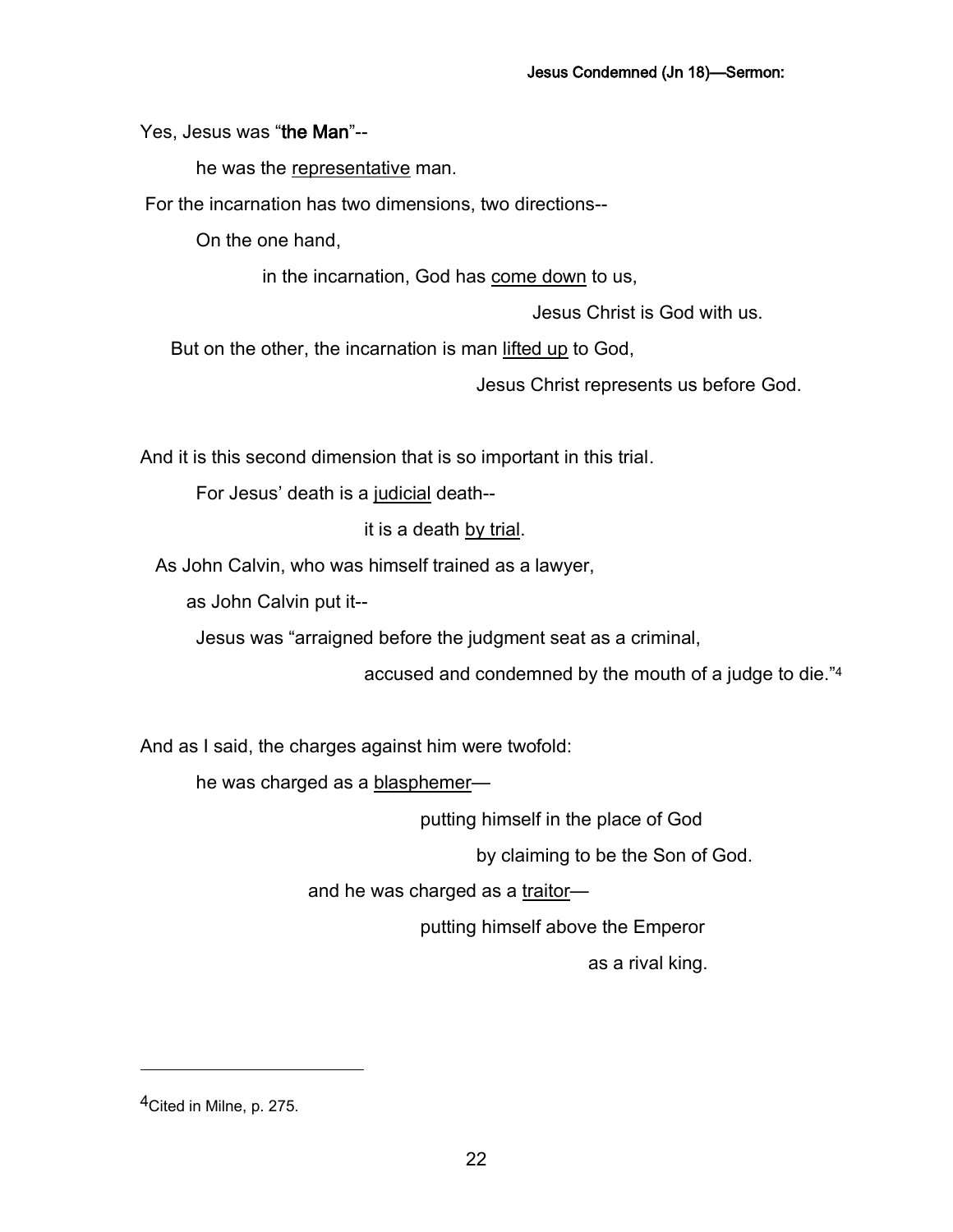But when you think about it,

these are exactly the two perversions

that are at the heart of all human sinning.<sup>5</sup>

Sin is blasphemy:

Didn't the devil tempt Eve in the garden by saying,

### "You will be like God"

And when we sin, that's what we pretend that we are--our own Gods—

deciding for ourselves what is good or evil.

And Sin is treason:

God said,

### "Of any tree of the garden you may eat, except one--

### and the day you eat of it you will die,"

and that's what they did.

Our sin is an act of rebellion against the rightful rule of God in our lives.

We want to rule our own lives apart from God.

Blasphemy and treason--we're all guilty as charged.

When you look at it this way,

the trial that John records takes on a whole new level of meaning,

a whole new dimension.

It is not just the trial of Jesus before Pilate,

5Milne, p. 275.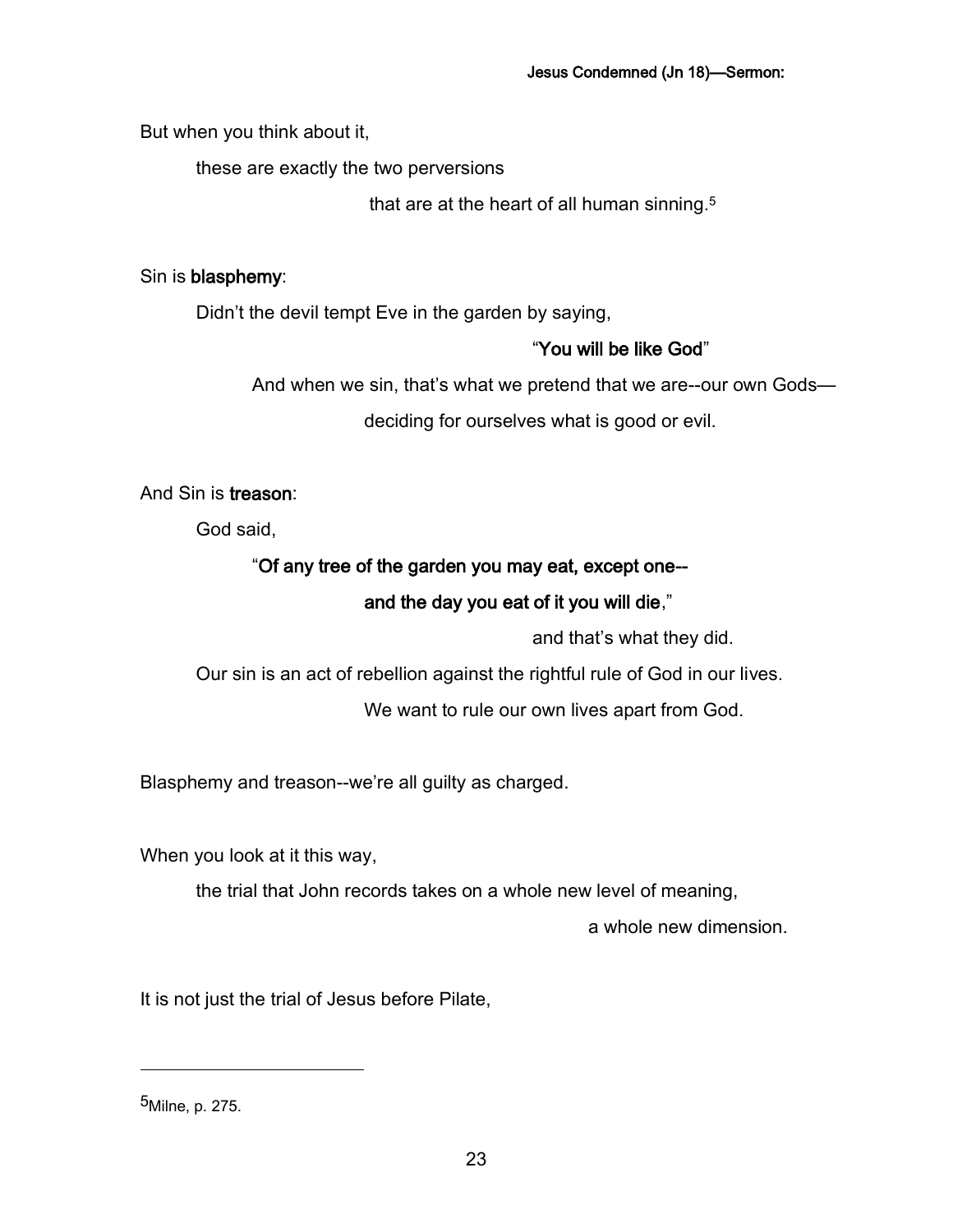it is the trial of us all,

the trial of all sinful humanity before the judgment seat of God.

Jesus stands in our place before God,

and even his silence is significant,

for it is the silence of sinful man--

his mouth is shut before the righteousness of God.

In his letter to the Romans, the Apostle Paul declares the universality of human sin

and concludes--Rom. 3:19--"so that every mouth may be silenced

and the whole world held accountable to God."

And in the verdict against Jesus we are pronounced guilty.

He took our place--

He was condemned in our place.

This is the gospel--

1Pet. 3:18 "For Christ died for sins once for all,

the righteous for the unrighteous, to bring you to God."

1Pet. 2:24 "He himself bore our sins in his body on the tree,

so that we might die to sins and live for righteousness;

#### by his wounds you have been healed."

Yes "Here is the man"—Jesus, the man, died as our representative—as our substitute.

Substitution—

One might say that this principle of substitution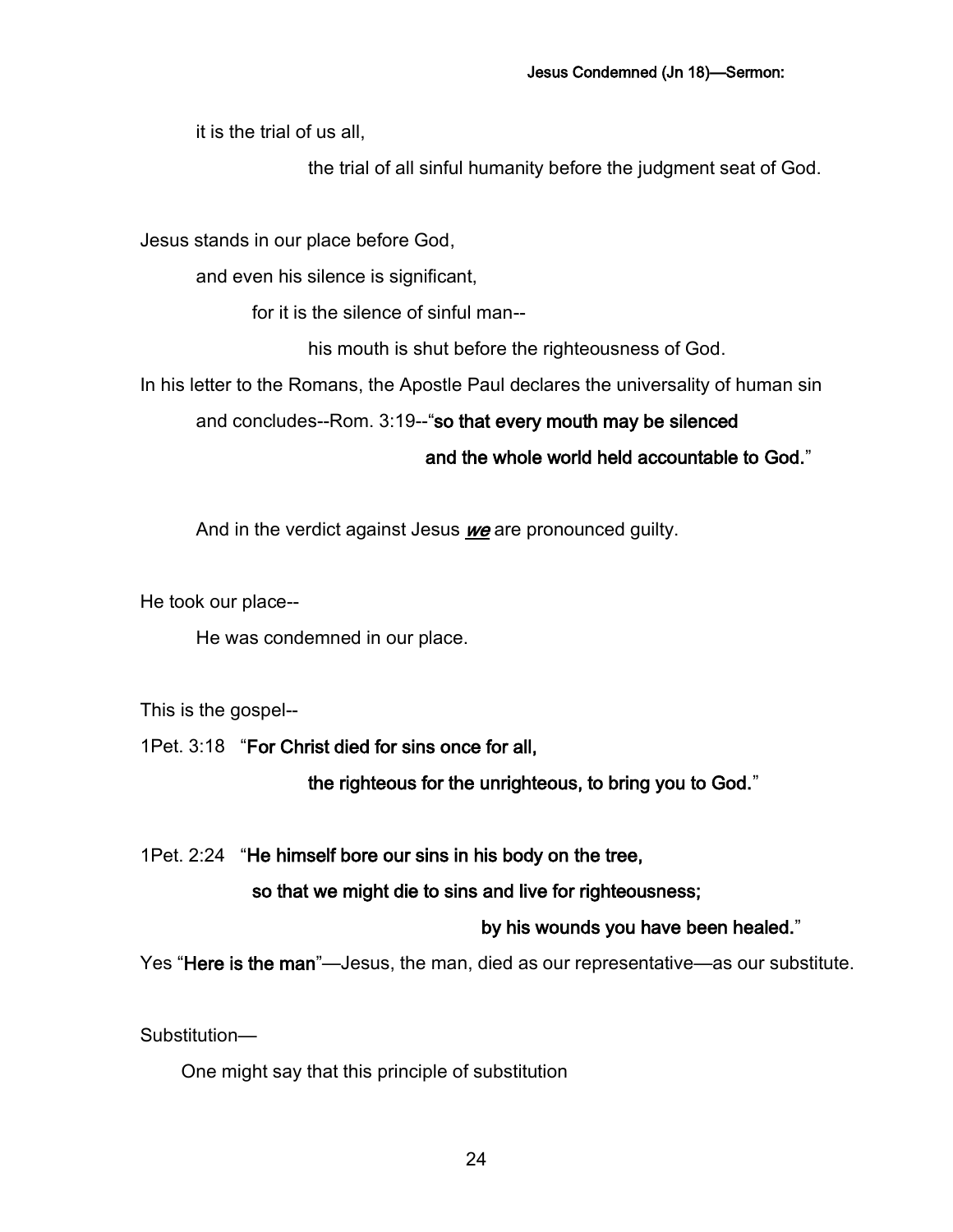lies at the heart of both sin and salvation.

As John Stott puts it:

[T]he essence of sin is man substituting himself for God,

while the essence of salvation is God substituting himself for man.

Man asserts himself against God

and puts himself where only God deserves to be;

God sacrifices himself for man

and puts himself where only man deserves to be.

Man claims prerogatives which belong to God alone;

God accepts penalties which belong to man alone.<sup>6</sup>

Jesus is on trial--

 $\overline{\phantom{a}}$ 

but in fact, Pilate and the Roman Empire were on trial;

the leaders of Israel were on trial;

and, through the crowds, the whole world was on trial--

Before them stood the one man who spoke the truth,

the one man who remained loyal to God his Father to the very end,

and they condemned him to die.

But it is they--it is us--

who deserve to die.

We are the blasphemers;

we are the traitors.

<sup>6</sup> The Cross of Christ (Downers Grove, IL: InterVarsity, 1986), p. 160.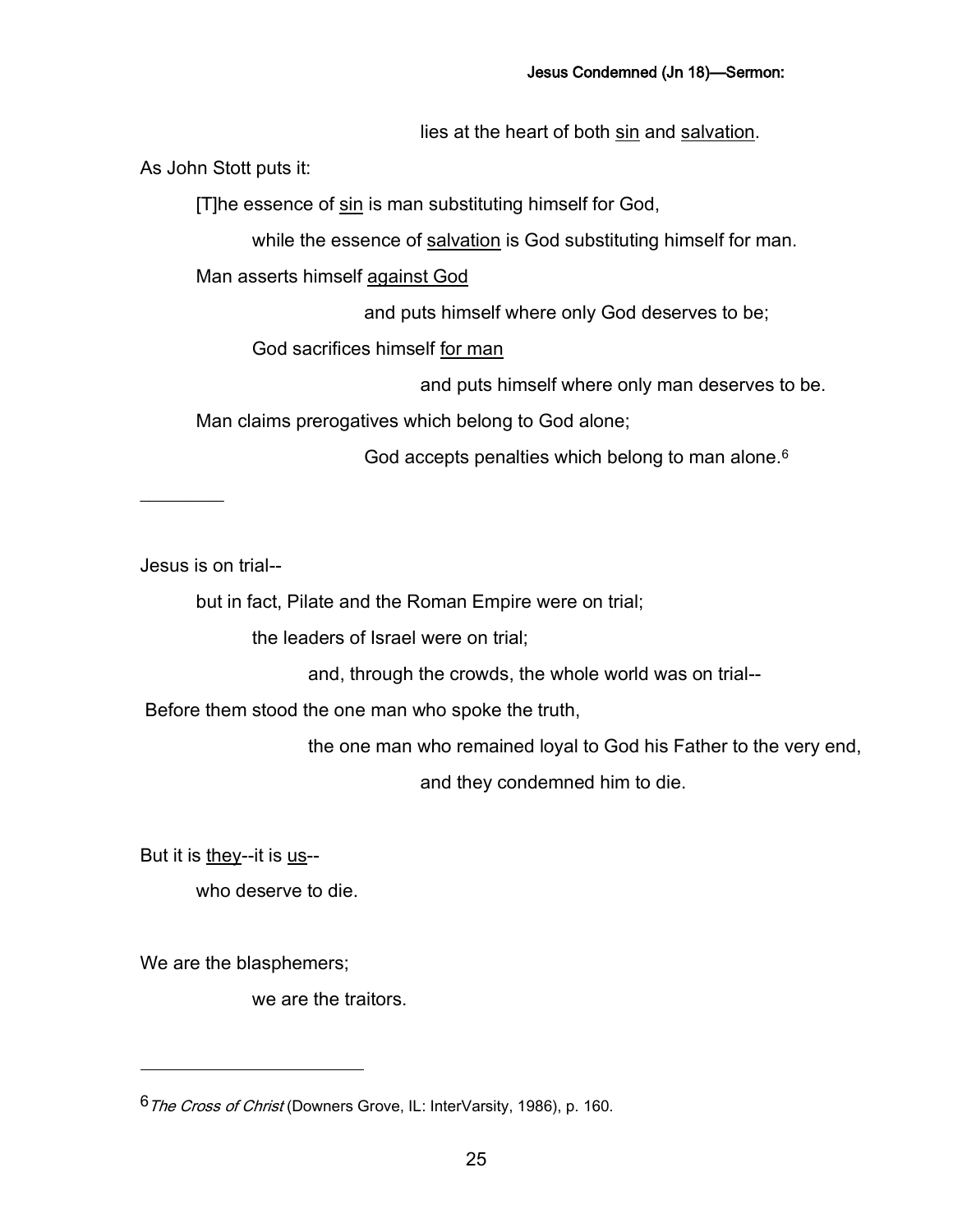This is the mystery of the gospel--

He died in our place;

He took our punishment on himself.

He was condemned so that we won't have to be--

when one day, we all face the judge

and our own lives will be put on trial.

"Behold the Man"—

Does he represent you?

Look to him and he will—

for by his wounds you will be healed,

and you will be forgiven forever.

Rom. 8:1 "Therefore, there is now no condemnation

for those who are in Christ Jesus,"

Prayer

 $\frac{1}{2}$ 

"Were you there when they crucified my Lord?"

We must answer "Yes, we were there"--

and not as spectators only, but as willing participants.

Like Pilate we may try to wash away our responsibility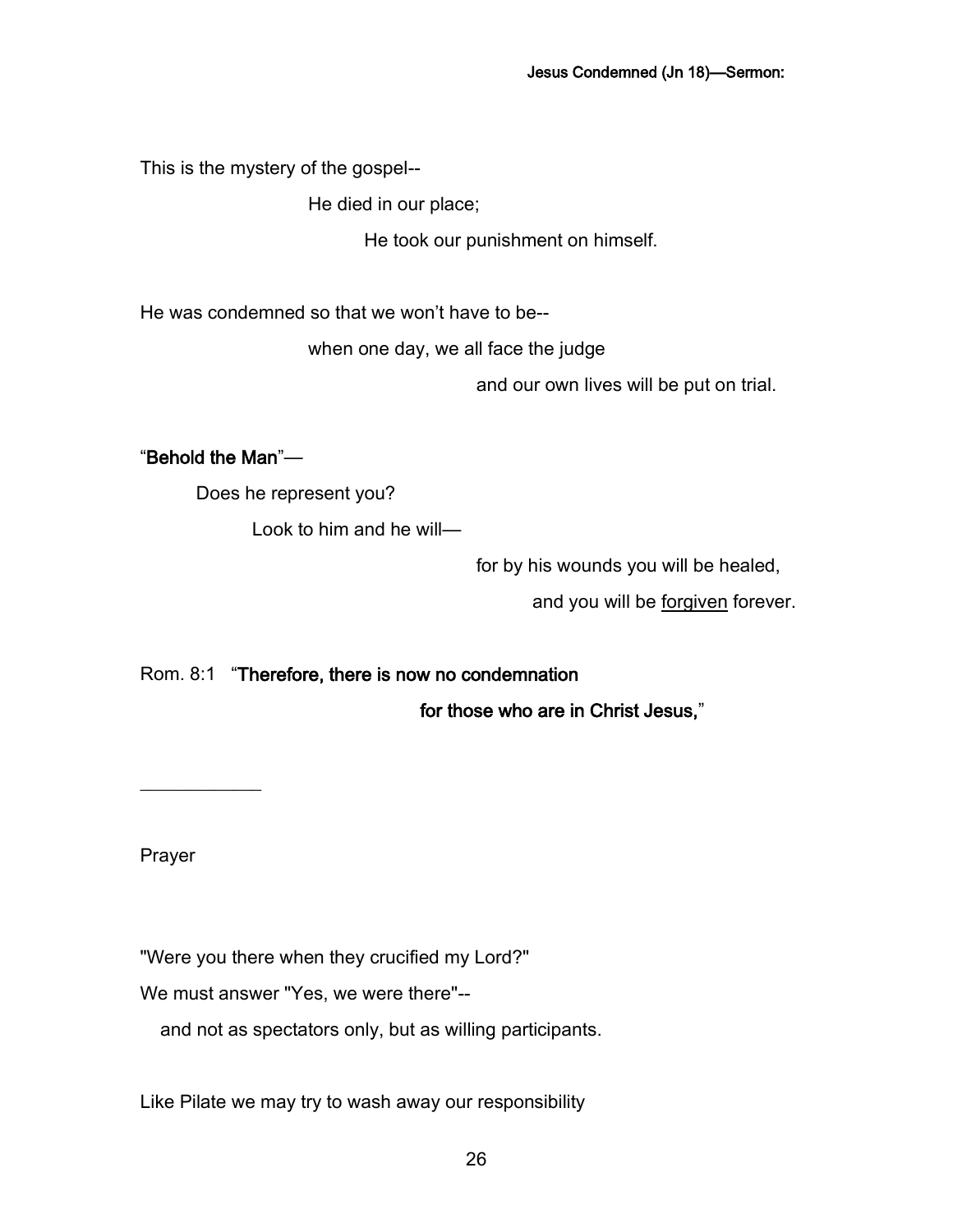but our efforts will be as futile as his.

'Twas I that shed the sacred blood; I nailed him to the tree; I crucified the Christ of God; I joined the mockery.

Of all that shouting multitude I feel that I am one; And in that din of voices rude I recognize my own.

Around the cross the throng I see, Mocking the Sufferer's groan; Yet still my voice it seems to be, As if I mocked alone.7

Closing Hymn: I Will Glory in My Redeemer

#### Benediction:

2Ths. 2:16 May our Lord Jesus Christ himself and God our Father, who loved us and by his grace gave us eternal encouragement and good hope,

<sup>7</sup>The 19th Century Scottish hymnwriter Horatius Bonar.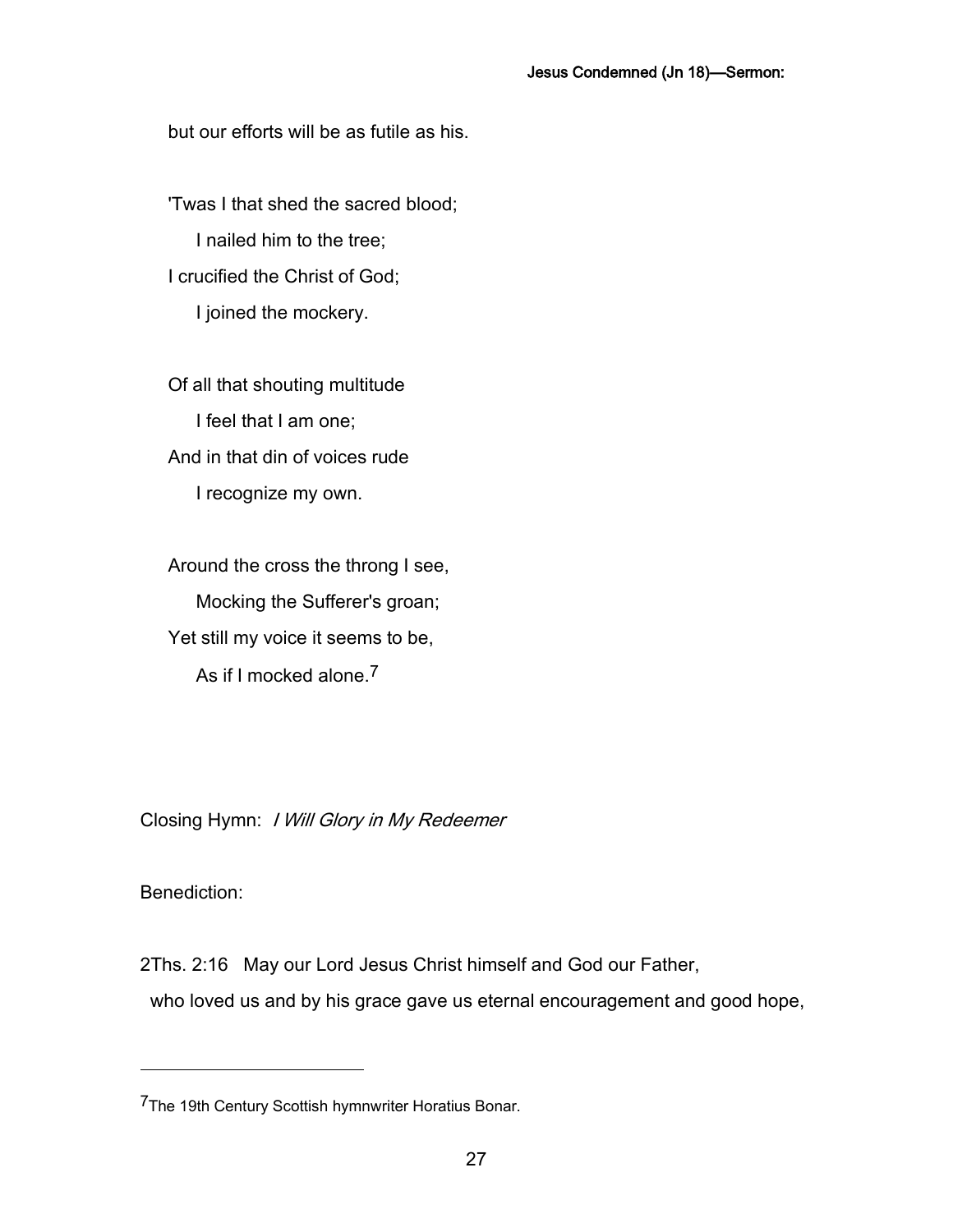encourage your hearts and strengthen you in every good deed and word.

 $\overline{\phantom{a}}$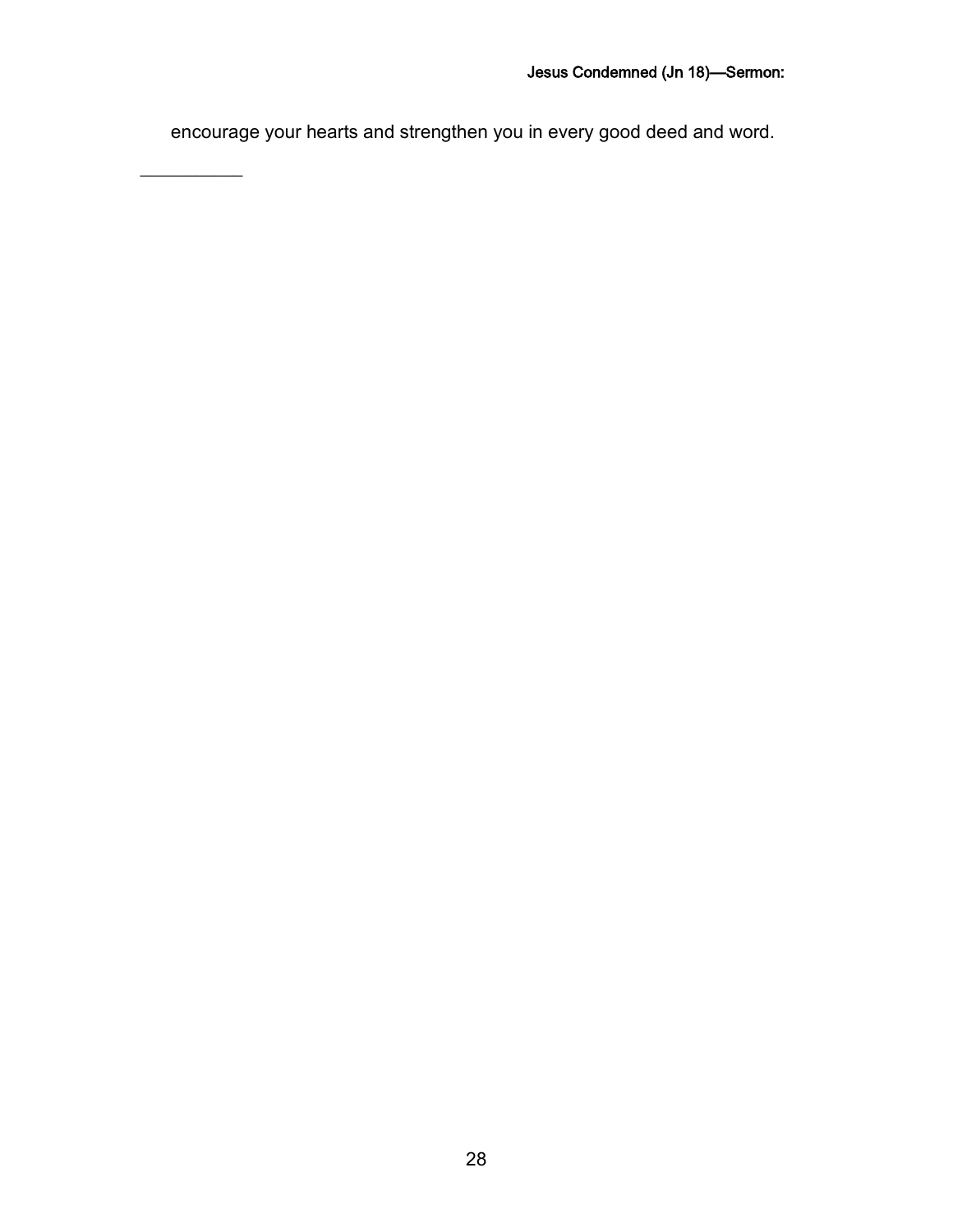Following Jesus to the Cross, #3 April 10, 2022

# "Jesus Condemned"

John 18:28-19:16

This morning we come to the trial of Jesus before Pilate. We will consider its various actors, and ultimately, we will see how it involves us—for we joined in condemning Jesus, and in his trial, we stand condemned. But in the grace of the gospel, Jesus' death issues in our justification before God.

Who Condemned Jesus?

I. Consider Pontius Pilate who evaded the truth.

II. The Religious Leaders—

 who were committed to their religion and ultimately to the world.

III. The Crowds—

who demanded a political rebel instead of Jesus.

IV. How Do We Fit in this Trial?

Jesus as "the Man"—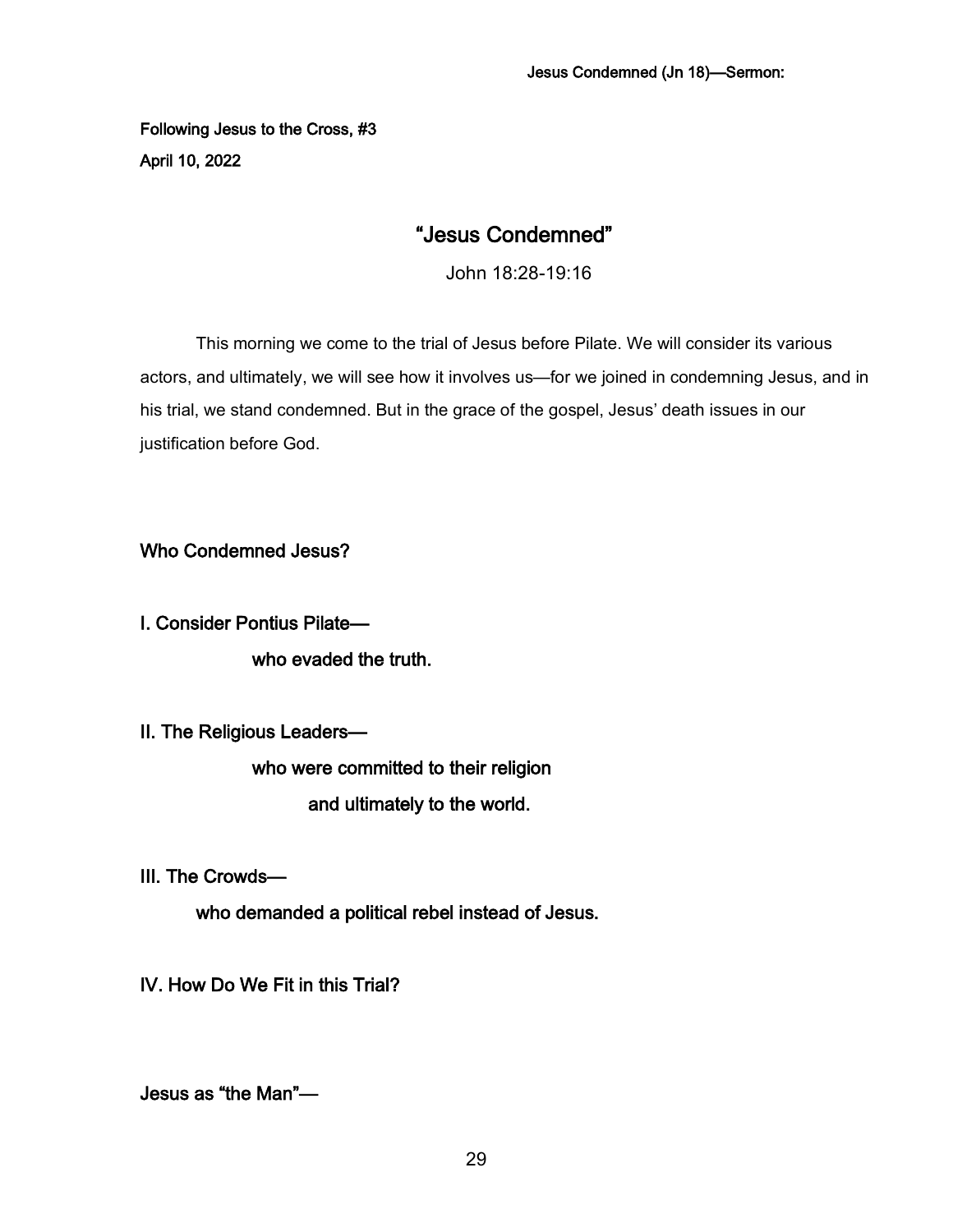the One who represents God and Us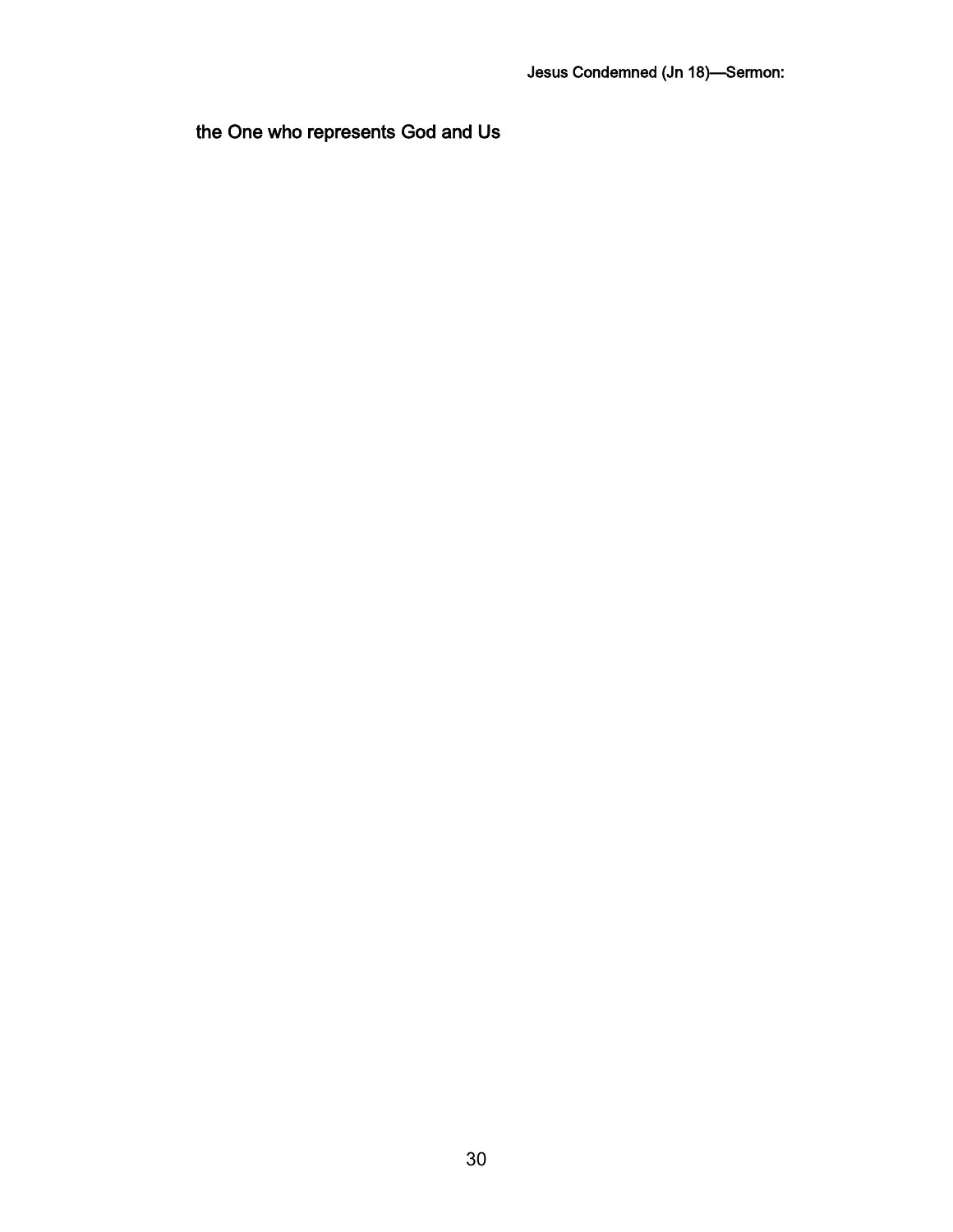Sermon Response:

 $\overline{\mathcal{L}}$  , which is a set of the set of the set of the set of the set of the set of the set of the set of the set of the set of the set of the set of the set of the set of the set of the set of the set of the set of th

# "Jesus Condemned"

John 18:28-19:16

•What is the significance of the mention of the Roman governor Pontius Pilate in the Apostles' Creed?

•Why would Pilate not immediately condemn Jesus when he confesses to being the "king of the Jews"?

•Who killed Jesus? Do you think you would have cried, "Crucify him!" with the crowds that day?

•How does the release of Barabbas provide a picture of the saving work of Christ?

•How does the atoning work of Christ—his death on the cross for you—change your life?

•Spend some time in prayer confessing your need of God's grace and thanking him for his saving work in Christ.

Consider these words as you pray-- 'Twas I that shed the sacred blood; I nailed him to the tree; I crucified the Christ of God; I joined the mockery.